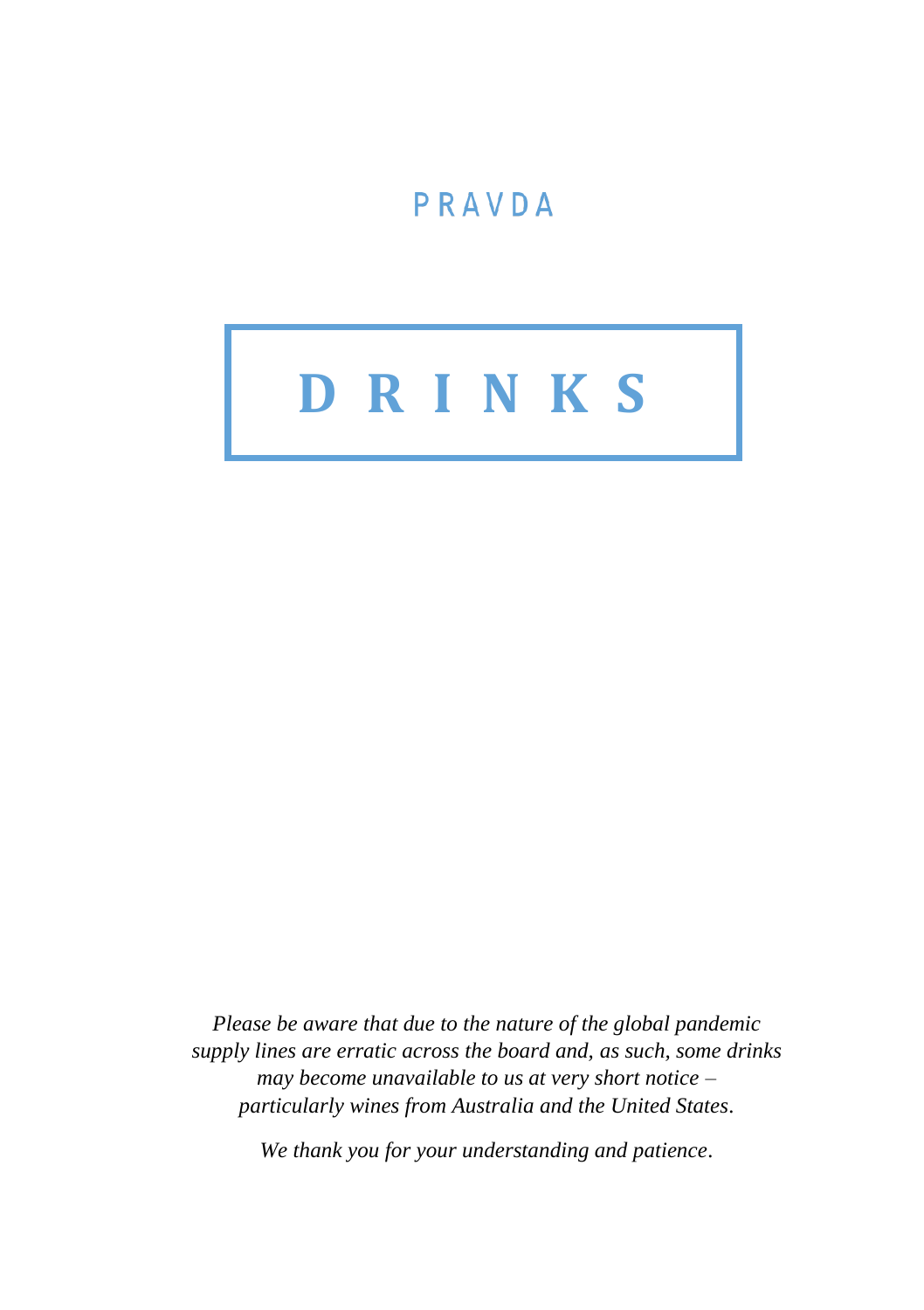#### **BEER**

*For tap beers please ask your server*

#### **LAGER & PILSNER**

| Steinlager Pure, 330ml bottle 5.0% | 10              |
|------------------------------------|-----------------|
| Stella Artois, 330ml bottle 5.0%   | 11              |
| Peroni. 330ml bottle $5.1\%$       | 12.             |
| Corona, $355$ ml bottle $4.5\%$    | 12 <sup>°</sup> |
| Emerson's Pilsner, 330ml can 4.9%  | 13 <sup>2</sup> |

#### **PALE & HAZY**

| Mac's 'Interstate 81' American Pale Ale, 330ml can 5.0% | 11 |
|---------------------------------------------------------|----|
| Mac's 'Green Beret' IPA, 330ml can, 330ml can 5.4%      | 12 |
| Panhead 'Quickchange' XPA, 330ml can 4.6%               | 12 |
| Panhead 'Supercharger' APA, 330ml can 5.7%              | 12 |
| Waitoa 'Aotearoa' Pale Ale, 330ml can 5.5%              | 13 |
| Emerson's 'Kaleidoscope' Hazy Pale Ale, 330ml can 5.2%  | 13 |
| Emerson's 'Orange Roughy' Hazy Tropical Pale Ale,       |    |
| 330ml can 4.2%                                          | 13 |

#### **WHEAT & DARK**

| Hoegaarden Wheat Beer, 330ml bottle 4.9%         | 13 |
|--------------------------------------------------|----|
| Emerson's 'Weissbier' Hefeweizen, 440ml can 5.0% | 19 |
| Panhead 'Blacktop Oat' Stout, 330ml bottle 5.5%  | 13 |

#### **LOW CARB**

| Stella 'Légère' Lower Carb Lager, 330ml bottle 4.6% | 11 |
|-----------------------------------------------------|----|
| Emerson's 'Super Quench' Lower Carb Pacific Pilsner |    |
| 330ml can $4.0\%$                                   | 13 |

#### **LOW/NO ALCOHOL**

| Steinlager Zero, 330ml bottle, $0\%$                 |    |
|------------------------------------------------------|----|
| Garage Project 'Tiny' Hazy, 330ml can, 0.5%          | 11 |
| Steinlager Light, $330$ ml can, $2.5\%$              | 10 |
| Mac's 'Mid Vicious' Session Pale Ale, 330ml can 2.5% | 11 |
|                                                      |    |

#### **CIDER**

| Mac's 'Cloudy Apple', 330ml can 4.7%  |    |
|---------------------------------------|----|
| Zeffer 'Apple Crumble' 330ml can 5.0% | 13 |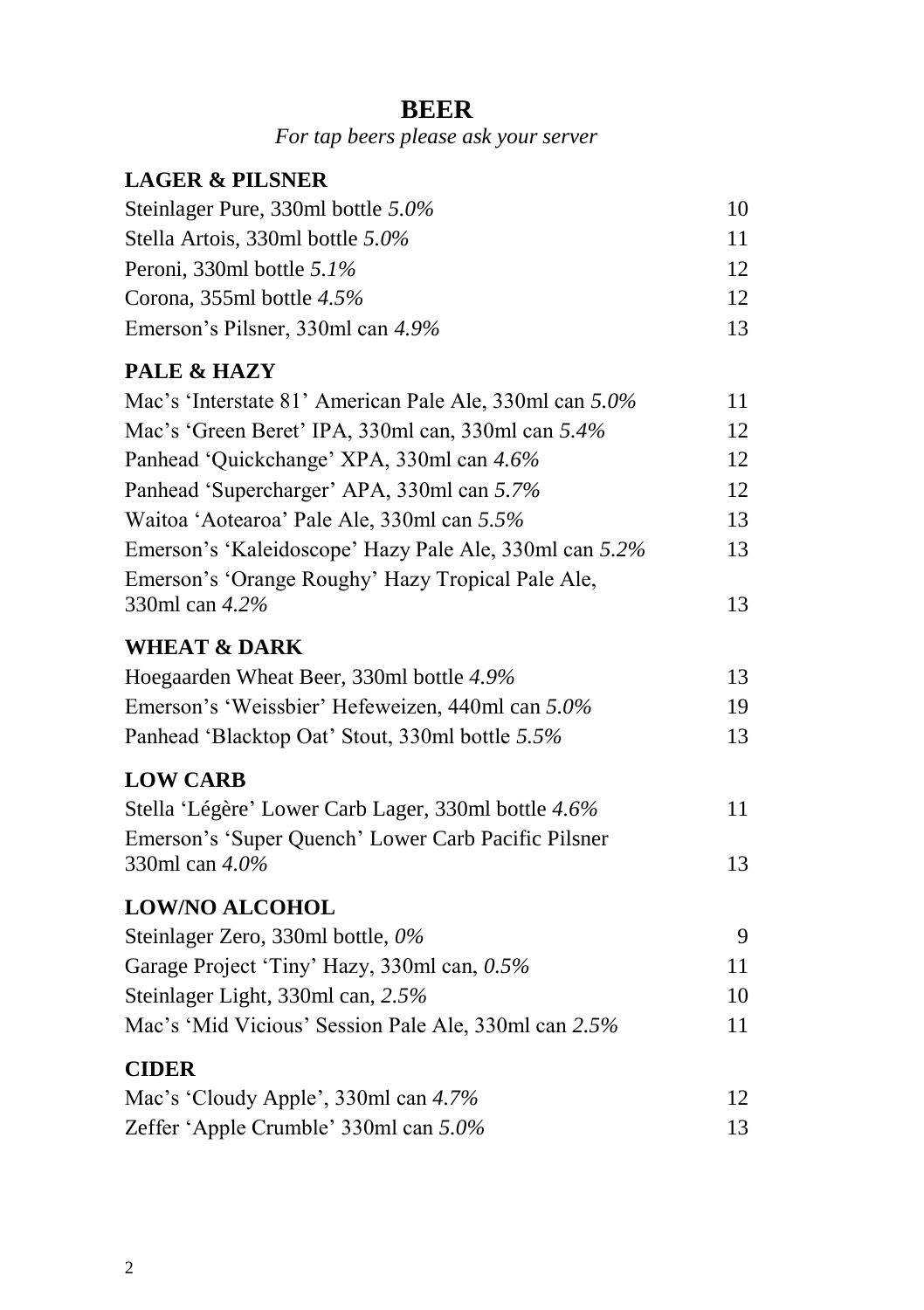# **PRAVDA COCKTAILS**

| Pravda Rosebud<br>Vanilla vodka, Cointreau, citrus, passionfruit, cranberry,<br>pineapple, rose water.                                              | 18 |
|-----------------------------------------------------------------------------------------------------------------------------------------------------|----|
| Passion in the Shrub<br>Passionfruit vodka, apple cider vinegar-pickled feijoa shrub,<br>lemon curd, ginger beer.                                   | 19 |
| Gin & Chocolate<br>Chocolate gin, edible golden glitter, crème de cacao, citrus.                                                                    | 20 |
| Winter Rum-ble<br>Fijian rum, lemon juice, ginger & honey liqueurs.<br>Served warm in a brandy balloon.                                             | 21 |
| Pineapple Old Fashioned<br>Plantation 'Pineapple' rum with demerara and ginger bitters.                                                             | 21 |
| Mezcal Negroni<br>Smoky VIDA 'Del Maguey' mezcal, Aperol, Campari,<br>clarified grapefruit, sweet vermouth.                                         | 22 |
| <b>Black Forest Bourbon</b><br>Bulleit bourbon, Cherry Heering, chocolate bitters &<br>maraschino cherry, topped with heavy cream & dark chocolate. | 21 |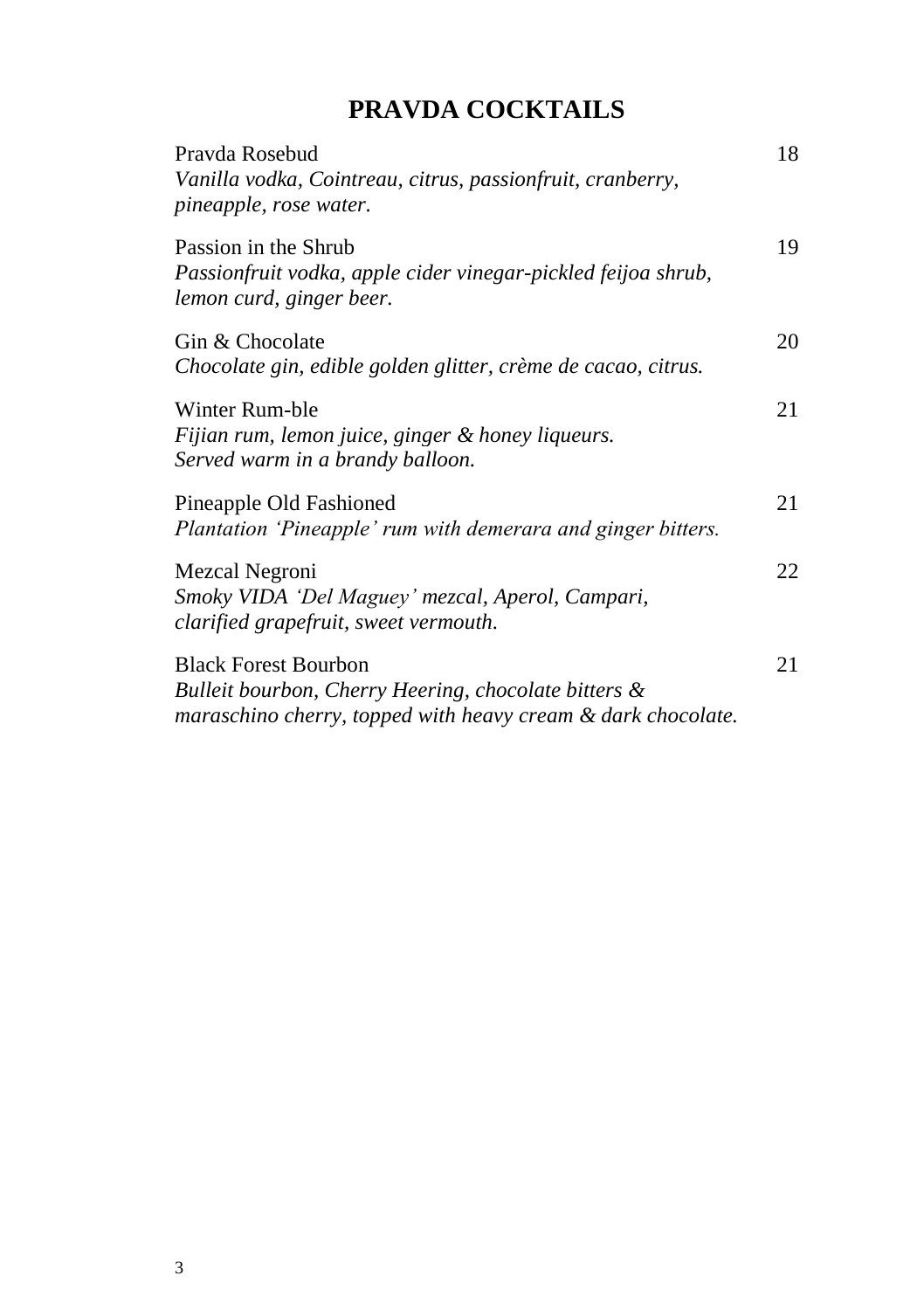## **MARTINI**

*Served dry with olive garnish unless otherwise requested*

| <b>Gin</b> choose from:                             |    |
|-----------------------------------------------------|----|
| Bombay Sapphire, Tanqueray, Lighthouse              | 22 |
| Roku, Scapegrace Dry, Beefeater 24, Tanqueray No.10 | 23 |
| Juno, Scapegrace Gold, Hendrick's                   | 27 |
| <b>Vodka</b> choose from:                           |    |
| Ketel One, Absolut                                  | 22 |
| Grey Goose, Reyka, Belvedere                        | 23 |
| Cardrona 'The Reid' Single Malt Vodka               |    |

# **CLASSIC COCKTAILS**

| Cosmopolitan<br>Grey Goose 'Citron' vodka, Cointreau, lime, cranberry.                              | 21 |
|-----------------------------------------------------------------------------------------------------|----|
| Classic Negroni<br>Beefeater '24' gin, Antica Formula vermouth, Campari.                            | 22 |
| <b>Whiskey Sour</b><br>Wild Turkey '101' bourbon, lemon, sugar, egg white.                          | 20 |
| Dark & Stormy<br>Gosling's 'Black Seal' dark rum, lime,<br>brown sugar, fresh ginger & ginger beer. | 20 |
| <b>Margarita</b><br>Jose Cuervo 'Tradicional' plata tequila, Cointreau, lime, agave.                | 21 |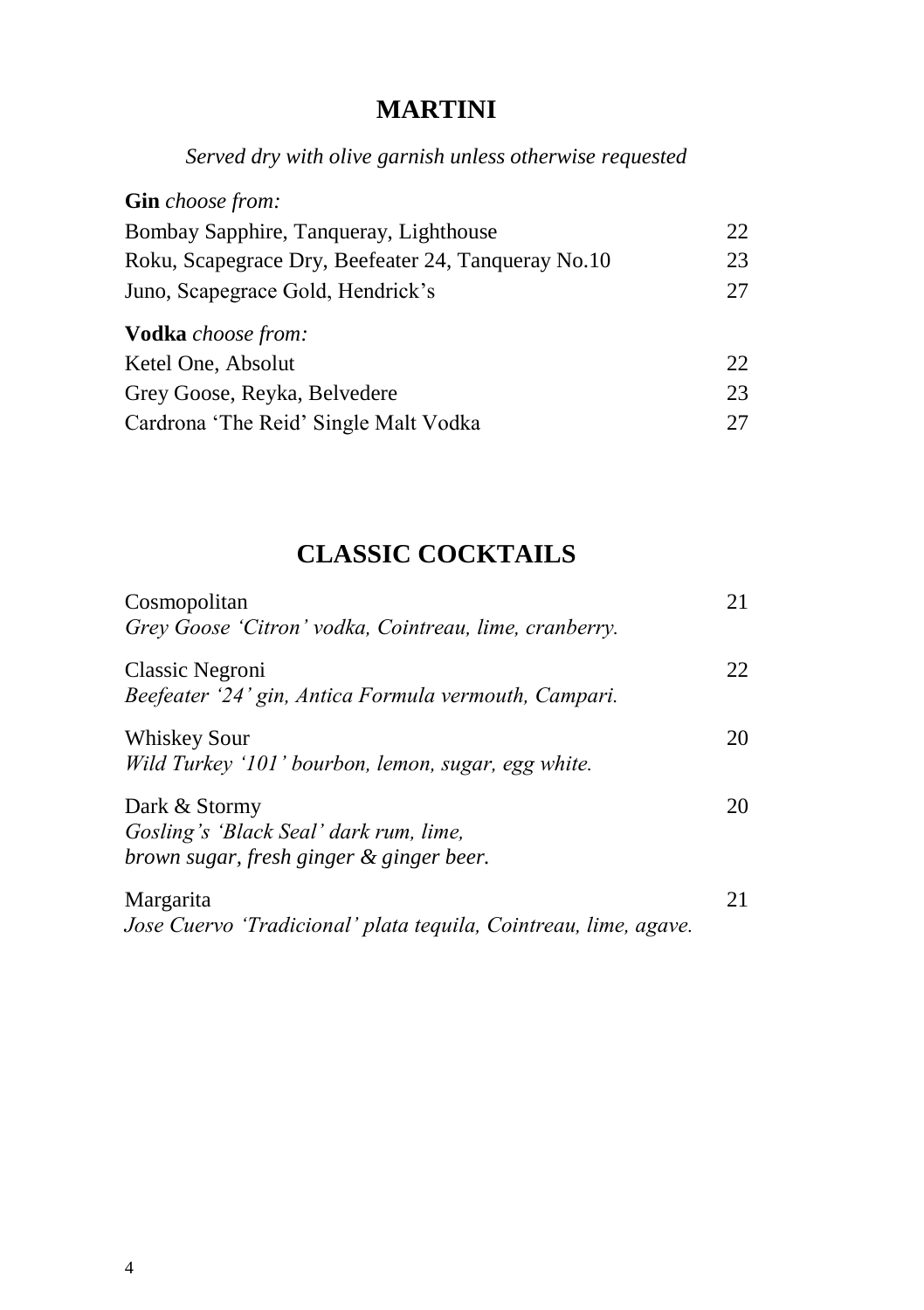# **MOCKTAILS**

| Berry Me in Coffee<br>House-made cold brew infused with strawberry, lemon, orange &<br>grapes. Shaken up with cola syrup and pomegranate molasses. | 13 |
|----------------------------------------------------------------------------------------------------------------------------------------------------|----|
| Garden Variety<br>Seedlip 'Garden 108' non-alcoholic spirit with<br>apple juice, lemon, honey & ginger.                                            | 15 |
| Feijoa Shrub<br>Apple cider vinegar-pickled feijoa shrub, lemon curd, ginger beer.<br>Tall, tart & refreshing.                                     | 13 |
| Elderflower Sour<br>Lemon, elderflower and liquorice tea shaken up. Sweet and sour.                                                                | 12 |
| Rose's Sober Bud (virgin rosebud)<br>Cranberry, pineapple, passionfruit, lemon, lime, vanilla, rosewater.                                          | 13 |

#### **NON-ALCOHOLIC DRINKS**

| San Pellegrino Sparkling Mineral Water, 500ml                           | 6.5 |
|-------------------------------------------------------------------------|-----|
| San Pellegrino Sparkling Mineral Water, 1000ml                          | 12  |
| Acqua Pana Still Mineral Water, 1000ml                                  | 12  |
| Juice choose from:<br>Orange, tomato, cranberry, apple, pineapple       | 6   |
| Schweppe's & Coca Cola sodas <i>choose from:</i>                        |     |
| Coca Cola, Coke No Sugar, Lemonade, Ginger Ale                          | 6   |
| Soda, Tonic, Diet Tonic                                                 | 6   |
| Spicy Ginger Beer                                                       | 7   |
| 6 Barrel Soda syrups topped with soda choose from:                      |     |
| Cola Six, Orange & Dandelion or Raspberry & Lemon                       | 8   |
| Little City Kombucha <i>choose from:</i><br>'Lemon & Ginger' or 'Berry' | 12  |
| Seedlip 'Garden 108 Herbal' non-alcoholic spirit with soda or tonic 12  |     |
| Seedlip 'Grove 42 Citrus' non-alcoholic spirit with soda or tonic       | 12  |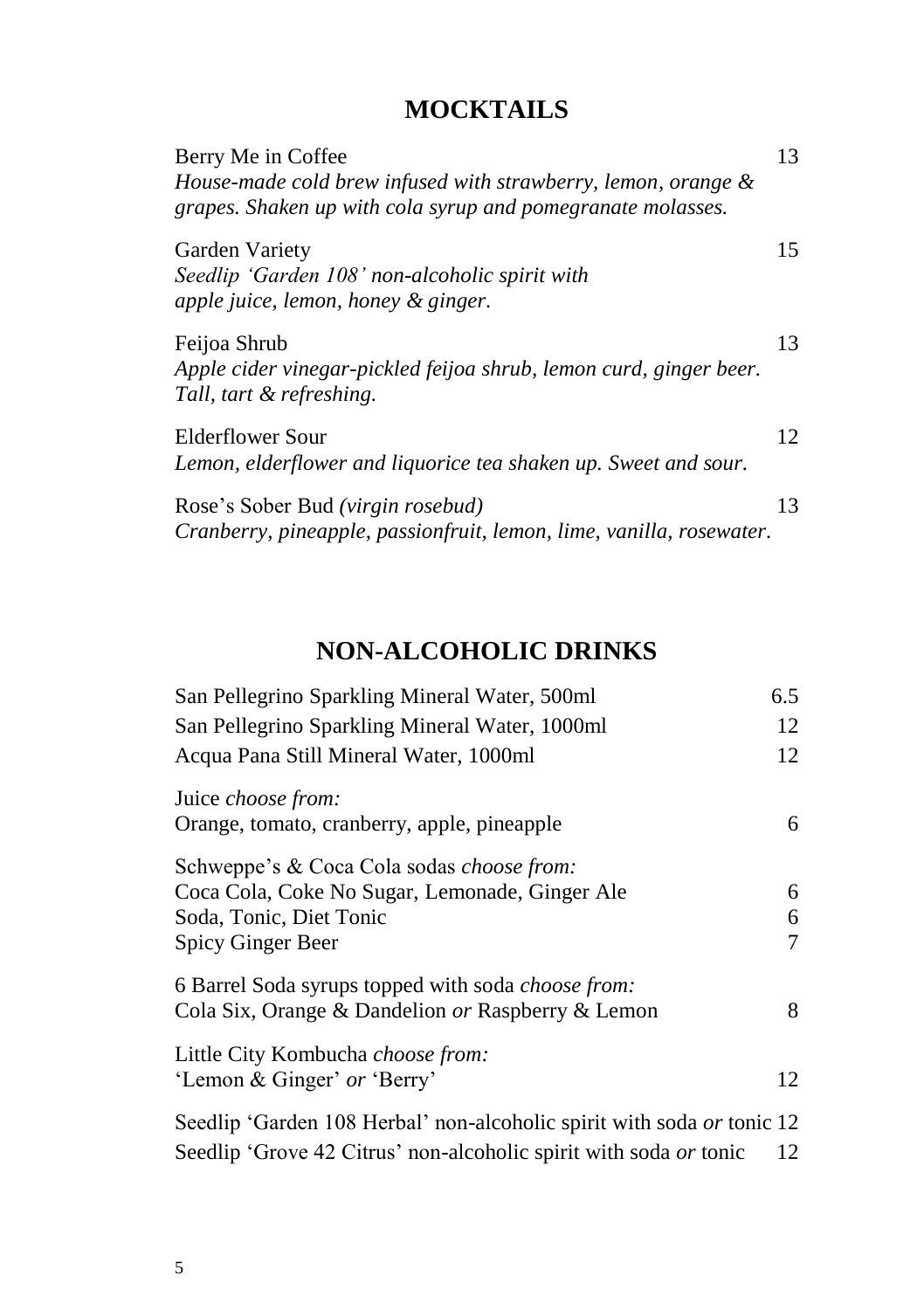# **VODKA**

*Schweppe's & Coca Cola mixers are included in cost. Upgrade to an East Imperial 'Burma' or 'Grapefruit' Tonic as mixer for an additional \$2*

| Absolut, Sweden 40%                               | 11 |
|---------------------------------------------------|----|
| Ketel One, Netherlands 40%                        | 12 |
| Grey Goose, France 40%                            | 14 |
| Grey Goose 'Citron', France 40%                   | 14 |
| Zubrówka 'Bison Grass' Vodka, Poland 40%          | 12 |
| Belvedere, Poland 40%                             | 13 |
| Reyka, Iceland 40%                                | 15 |
| 42 Below 'Feijoa', Auckland 40%                   | 11 |
| Cardrona 'The Reid' Single Malt Vodka, Wanaka 44% | 18 |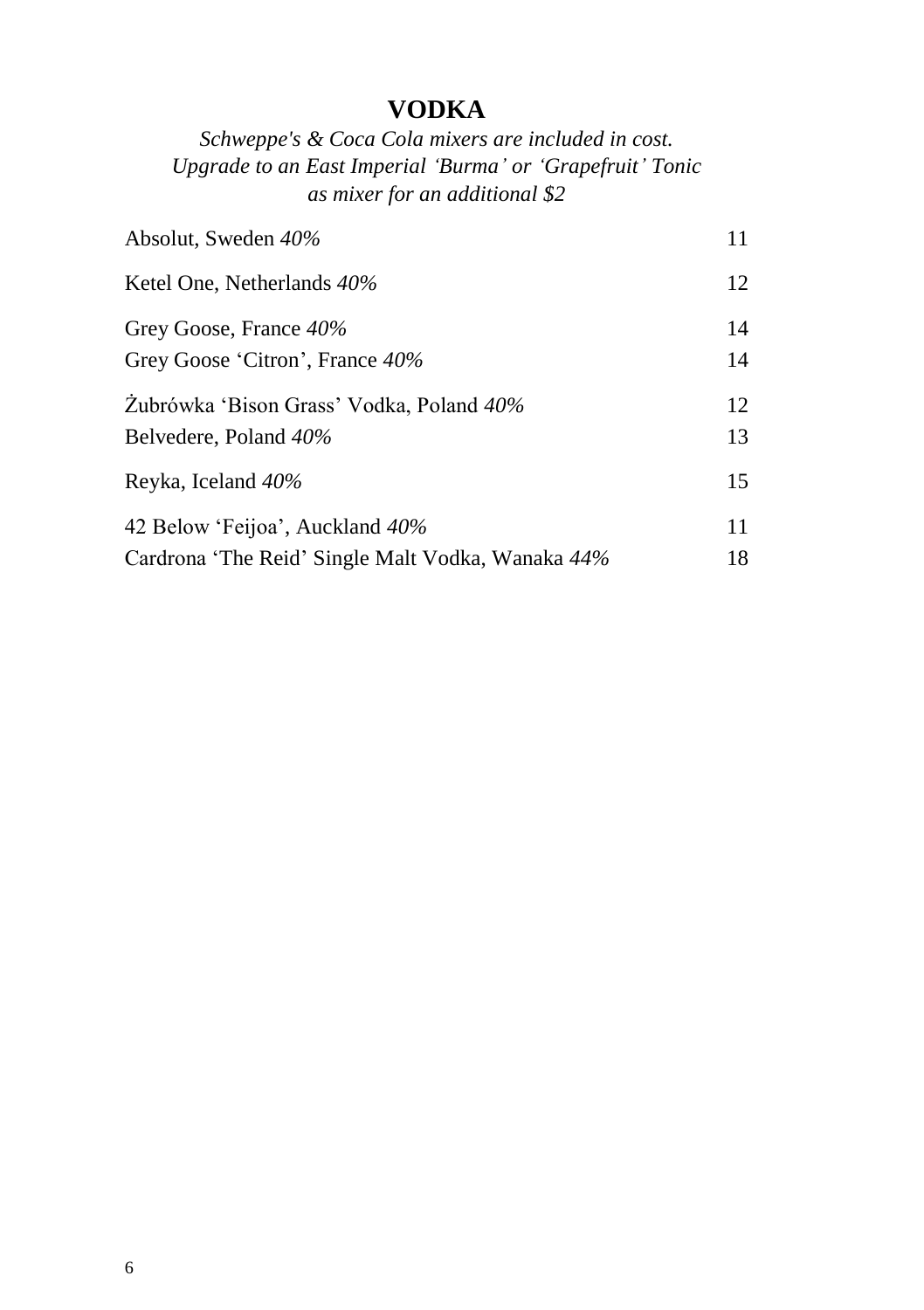## **GIN**

#### *Schweppe's & Coca Cola mixers are included in cost. Upgrade to an East Imperial 'Burma' or 'Grapefruit' Tonic as mixer for an additional \$2*

| Lighthouse, Wairarapa 42%                       | 11 |
|-------------------------------------------------|----|
| Reid & Reid 'The Native', Wairarapa 42%         | 13 |
| Southward 'Mountain', Wellington 42%            | 14 |
| Scapegrace 'Dry', Canterbury 42.2%              | 15 |
| Juno, Taranaki 42%                              | 19 |
| Scapegrace 'Gold', Canterbury 57%               | 20 |
| Bombay Sapphire, England 47%                    | 12 |
| Tanqueray, England 40%                          | 12 |
| Beefeater '24', England 45%                     | 15 |
| Tanqueray 'No. 10', England 47.3%               | 16 |
| Sipsmith London Dry, England 41.6%              | 16 |
| Hendrick's, Scotland 41.4%                      | 17 |
| Malfy 'Con Arancia' Blood Orange Gin, Italy 41% | 13 |
| Malfy 'Con Limone' Lemon Gin, Italy 41%         | 13 |
| Malfy 'Rosa' Grapefruit Gin, Italy 41%          | 13 |
| Elephant, Germany 45%                           | 18 |
| Monkey 47 'Sloe Gin', Germany 29%               | 18 |
| Roku, Japan 43%                                 | 14 |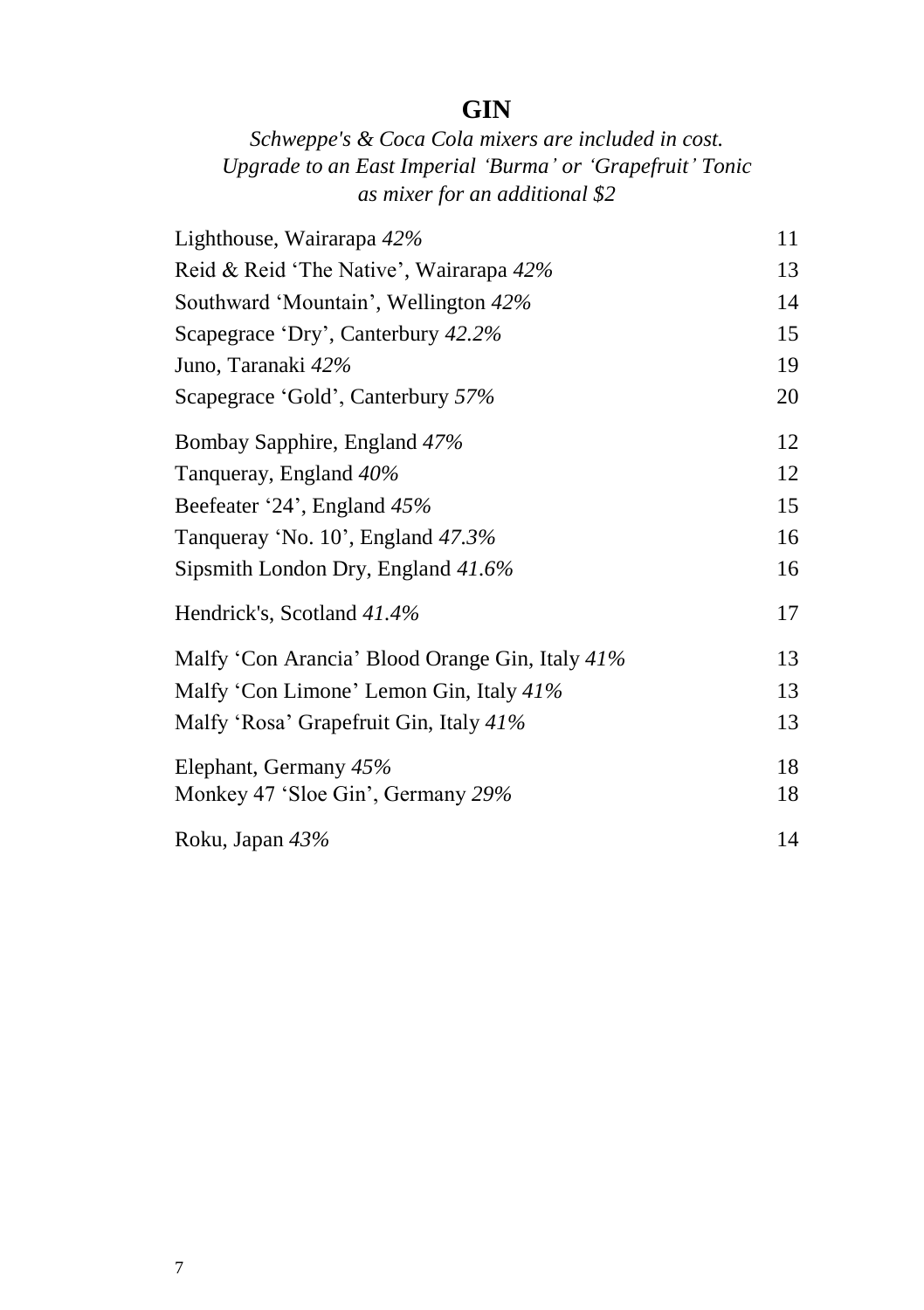# **RUM**

| White & Flavoured                                          |    |
|------------------------------------------------------------|----|
| Malibu 'Coconut Rum Liqueur', Barbados 21%                 | 10 |
| Bacardi 'Carta Blanca' White Rum, Puerto Rico 37.5%        | 11 |
| Clément 'Rhum Agricole Blanc', Martinique 40%              | 13 |
| Plantation 'Pineapple' Rum Blend,                          |    |
| Jamaica, Barbados & Trinidad 40%                           | 16 |
| Gold & Spiced                                              |    |
| Mt Gay 'Eclipse' Gold Rum, Barbados 37.5%                  | 11 |
| Appleton Estate 'Signature Blend' Gold Rum, Jamaica 40%    | 12 |
| Sailor Jerry Spiced Rum, US Virgin Islands 40%             | 12 |
| Kraken Black Spiced Rum, Trinidad & Tobago 47%             | 13 |
| Ratu 'Signature Rum Liqueur' 8yr Aged, Fiji 35%            | 15 |
| Dark                                                       |    |
| Coruba Dark Rum, Jamaica 37.2%                             | 11 |
| Gosling's 'Black Seal' Dark Rum, Bermuda 40%               | 13 |
| Angostura '1787' 15yr Aged Dark Rum, Trinidad & Tobago 40% | 18 |

# **TEQUILA & MEZCAL**

| <i>Plata/Silver</i>                    |    |
|----------------------------------------|----|
| Jose Cuervo 'Tradicional', Jalisco 38% | 13 |
| Cazcabel Blanco, Jalisco 38%           | 14 |
| Reposado/Rested                        |    |
| Herradura, Jalisco 40%                 | 14 |
| Añejo/Aged                             |    |
| Patrón, Jalisco 40%                    | 17 |
| Mezcal                                 |    |
| VIDA 'Mezcal del Maguey', Jalisco 42%  | 16 |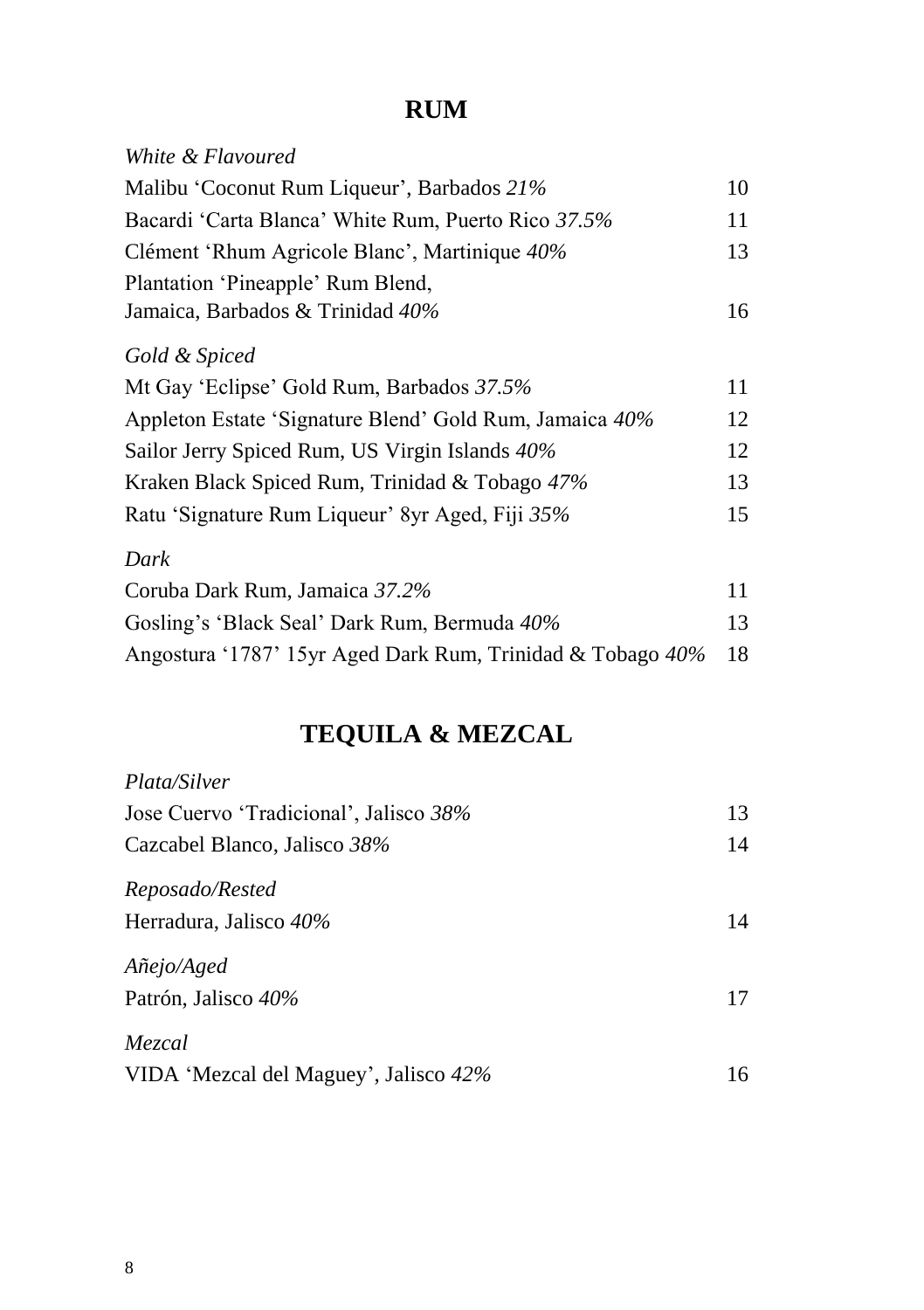# **SCOTTISH WHISKY**

| <b>Blends</b>                                   |    |
|-------------------------------------------------|----|
| Monkey Shoulder 40%                             | 14 |
| Single Malts                                    |    |
| Glenmorangie 10yr, Highland Region 40%          | 15 |
| Dalwhinnie 15yr, Highland Region 43%            | 16 |
| Oban 14yr, Highland Region 43%                  | 19 |
| Glenfiddich 12yr, Speyside Region 45%           | 13 |
| Cragganmore 12yr, Speyside Region 40%           | 15 |
| Balvenie 'Doublewood' 12yr, Speyside Region 40% | 15 |
| Aberlour 'A'bunadh', Speyside Region 61.5%      | 21 |
| Ardbeg 10yr, Islay Region 46%                   | 14 |
| Laphroaig 10yr, Islay Region 40%                | 17 |
| Talisker 10yr, Islay Region 45.8%               | 18 |
| Lagavulin 16yr, Islay Region 43%                | 22 |

#### **WORLD WHISKY**

| Jameson, Ireland $40\%$             | 12 |
|-------------------------------------|----|
| Canadian Club, Canada 37%           | 12 |
| Suntory 'Toki', Japan 43%           | 15 |
| Suntory 'Hibiki Harmony', Japan 43% | 32 |

## **BOURBON & RYE**

| Maker's Mark Bourbon, Kentucky 40%     | 12 |
|----------------------------------------|----|
| Wild Turkey Bourbon, Kentucky 43.4%    | 12 |
| Buffalo Trace Bourbon, Kentucky 40%    | 13 |
| Woodford Reserve Bourbon, Kentucky 40% | 15 |
| Bulleit Bourbon, Kentucky 45%          | 16 |
| Bulleit Rye, Kentucky 45%              | 17 |
| Eagle Rare Bourbon 10yr, Kentucky 45%  | 21 |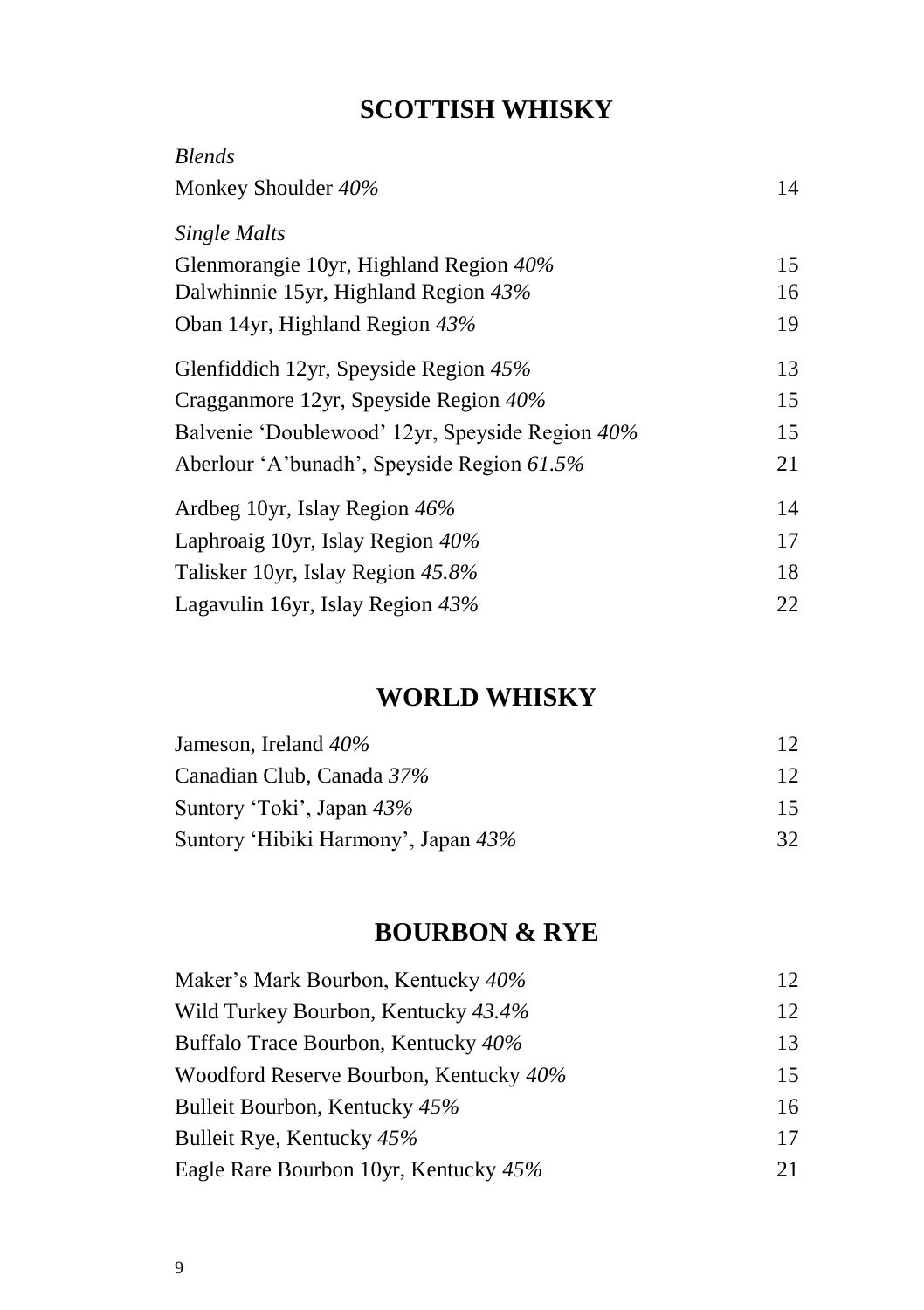# **METHODE TRADITIONELLE**

|                                   | $\frac{1}{2}$ Full $\frac{1}{2}$ Full |        |    |
|-----------------------------------|---------------------------------------|--------|----|
|                                   | gls gls btl btl                       |        |    |
| Col de Salici Prosecco Superiore  |                                       |        |    |
| 2020, Valdobbiadene, Italy        | $-13 - 62$                            |        |    |
| Daniel Le Brun Brut, Marlborough  |                                       |        | 74 |
| Nautilus Cuvée Brut, Marlborough  |                                       |        | 84 |
| Deutz Prestige Cuvée, Marlborough | 17                                    | $\sim$ | 86 |

# **ROSÉ STYLE**

|                                                     | $\frac{1}{2}$ Full $\frac{1}{2}$ Full |  |
|-----------------------------------------------------|---------------------------------------|--|
|                                                     | gls gls btl btl                       |  |
| Col de Salici Prosecco Rosé                         |                                       |  |
| 2020, Valdobbiadene, Italy                          | $- - - 62$                            |  |
| No.1 Family Estate Rosé Cuvée, Marlborough - - - 78 |                                       |  |

# **CHAMPAGNE**

|                                                                               |     | $\frac{1}{2}$ Full $\frac{1}{2}$ Full |     |
|-------------------------------------------------------------------------------|-----|---------------------------------------|-----|
|                                                                               | gls | gls btl btl                           |     |
| Mumm Grand Cordon Rouge ( <i>mini 375ml btl</i> )<br>Reims, Champagne, France |     | $26 -$                                | 62  |
| Mumm Grand Cordon Rouge (regular 750ml btl)<br>Reims, Champagne, France       |     |                                       | 118 |
| Perrier Jouët Grand Brut,<br>Tours-sur-Marne, Champagne, France               |     |                                       | 160 |
| Bollinger Special Cuvée Brut,<br>Ay, Champagne, France                        |     |                                       | 190 |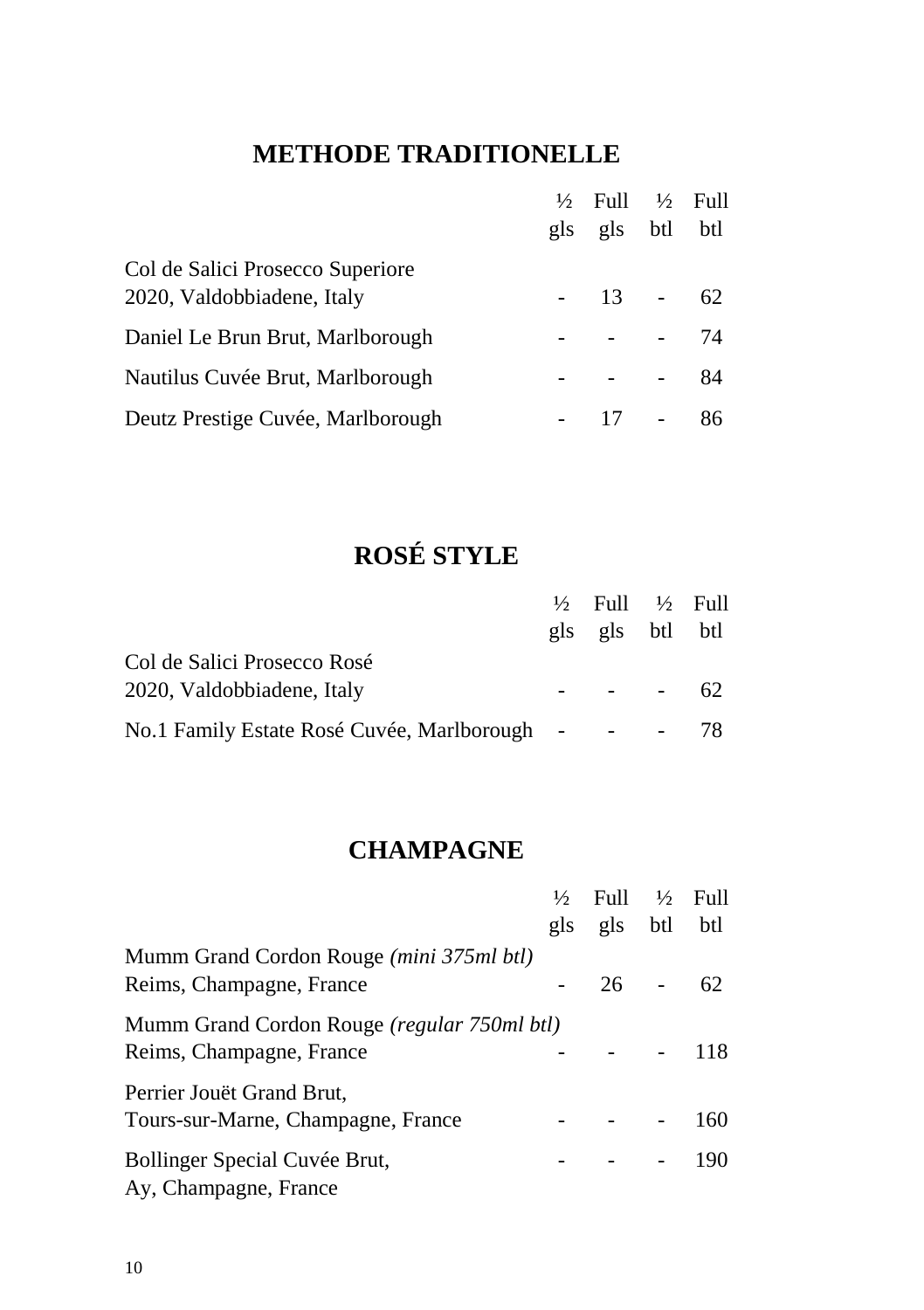# **SAUVIGNON BLANC**

|                                                    |   | $\frac{1}{2}$ Full $\frac{1}{2}$ Full<br>gls gls btl btl |          |    |
|----------------------------------------------------|---|----------------------------------------------------------|----------|----|
| Nautilus 2021, Marlborough                         |   | 7.5 12.5 30 59                                           |          |    |
| Mt Difficulty 'Roaring Meg'<br>2021, Central Otago |   | 7.5 13 32 62                                             |          |    |
| Martinborough Vineyard 2019, Martinborough -       |   |                                                          |          | 62 |
| Te Whare Ra 2019, Marlborough                      |   |                                                          |          | 64 |
| Dog Point 2021, Marlborough                        | 8 |                                                          | 14 35 67 |    |
| Vavasour 2020, Marlborough                         |   |                                                          |          | 72 |

#### **RIESLING**

|                                                           | $\frac{1}{2}$ Full $\frac{1}{2}$ Full<br>gls gls btl btl |  |
|-----------------------------------------------------------|----------------------------------------------------------|--|
| Te Whare Ra 'D' 2018, Marlborough                         | 8 14 35 67                                               |  |
| Greywacke 2019, Marlborough                               | $- - - - 67$                                             |  |
| Mt Difficulty 'Bannockburn Target'<br>2018, Central Otago | 8.5 15 37 72                                             |  |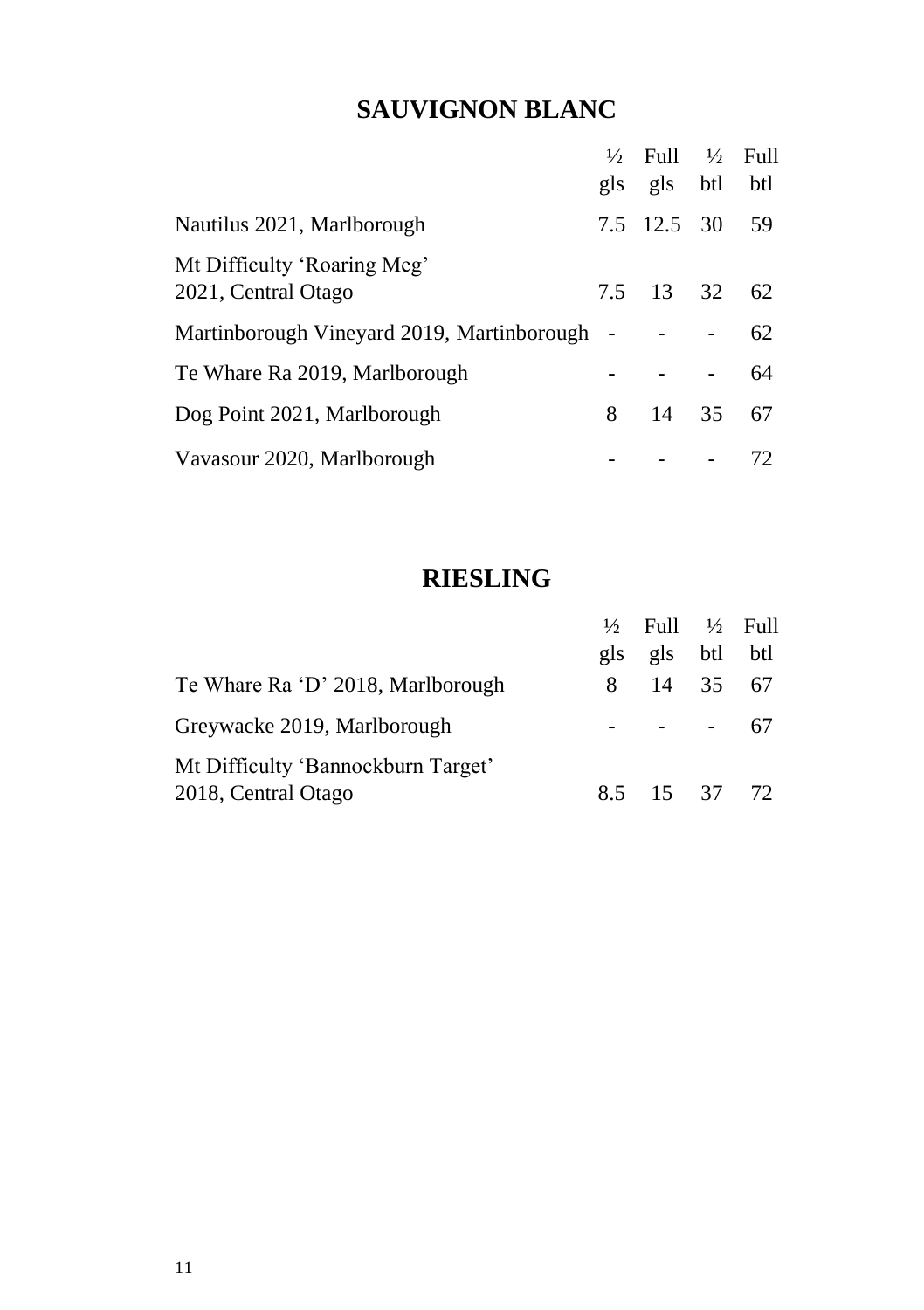# **PINOT GRIS**

|                                           |   | $\frac{1}{2}$ Full $\frac{1}{2}$ Full |          |    |
|-------------------------------------------|---|---------------------------------------|----------|----|
|                                           |   | gls gls btl btl                       |          |    |
| The Ned 2021, Marlborough                 |   | 7 12 29.5 57                          |          |    |
| Vavasour 2021, Marlborough                |   |                                       |          | 64 |
| Maude 2021, Central Otago                 |   | 8.5 15 37 72                          |          |    |
| Nevis Bluff 2017, Central Otago           | 9 |                                       | 16 39 76 |    |
| Domaines Schlumberger 'Les Princes Abbés' |   |                                       |          |    |
| 2017, Alsace, France                      |   |                                       |          | 84 |

#### **AROMATICS**

|                                                                 | $\frac{1}{2}$ | Full $\frac{1}{2}$ |       | Full |
|-----------------------------------------------------------------|---------------|--------------------|-------|------|
|                                                                 |               | gls gls btl        |       | btl  |
| Te Whare Ra 'Toru' Gewürztraminer, Riesling & Pinot Gris        |               |                    |       |      |
| 2020, Marlborough                                               | 8             | 13.5 33            |       | 64   |
| Nautilus Albariño 2021, Marlborough                             |               |                    |       | 68   |
| Nevis Bluff Reserve Pinot Blanc                                 |               |                    |       |      |
| 2015, Central Otago                                             | 8.5           | 15 37              |       | 72   |
| Pegasus Bay Gewürztraminer                                      |               |                    |       |      |
| 2019, North Canterbury                                          | 9             |                    | 16 39 | 76   |
| Gentil 'Hugel'                                                  |               |                    |       |      |
| Gewürztraminer, Riesling, Muscat, Pinots Blanc & Gris, Sylvaner |               |                    |       |      |
| 2018, Alsace, France                                            |               |                    |       | 79   |
| Mt Difficulty 'Long Gully' Chenin Blanc                         |               |                    |       |      |
| 2020, Central Otago                                             |               |                    |       | 84   |
| Trinity Hill 'Gimblett Gravels' Marsanne & Viognier             |               |                    |       |      |
| 2018, Hawke's Bay                                               |               |                    |       | 90   |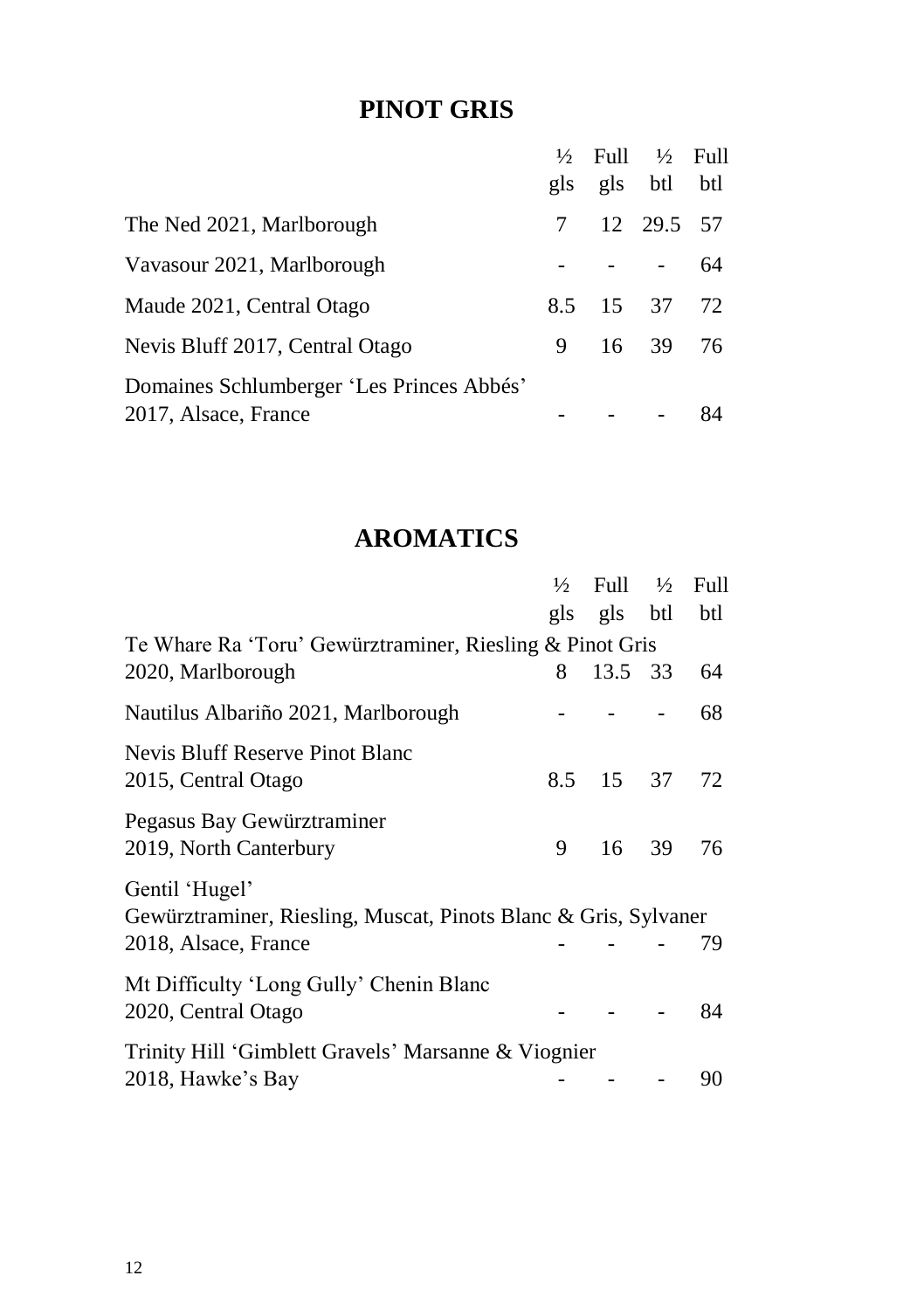#### **CHARDONNAY**

|                                                               | $\frac{1}{2}$ | Full         | $\frac{1}{2}$ | Full |
|---------------------------------------------------------------|---------------|--------------|---------------|------|
|                                                               | gls           | gls          | btl           | btl  |
| Johner Estate 2020, Martinborough                             | 7.5           | 13           | 32            | 62   |
| Bogle 2020, California, USA                                   | 8             | 14           | 35            | 67   |
| De La Terre 'Barrique Ferment'<br>2021, Hawke's Bay           | 8.5           | 15           | 37            | 72   |
| Babich 'Irongate' 2020, Hawke's Bay                           | 10            | 18.5         | 45            | 88   |
| Te Kairanga 'John Martin'<br>2019, Martinborough              |               |              |               | 92   |
| Dog Point 2019, Marlborough                                   |               |              |               | 95   |
| Martinborough Vineyard 'Home Block'<br>2019, Martinborough    |               | 11.5 21 50.5 |               | 99   |
| Man O' War 'Valhalla' 2019, Waiheke Island 12.5 22.5 54.5 107 |               |              |               |      |
| The Bone Line 'Sharkstone'<br>2020, North Canterbury          |               |              |               | 118  |
| William Fèvre 'Chablis'<br>2019, Chablis, France              |               |              |               | 127  |
| Dry River Chardonnay 2020, Martinborough                      | 18            | 34           | 82            | 162  |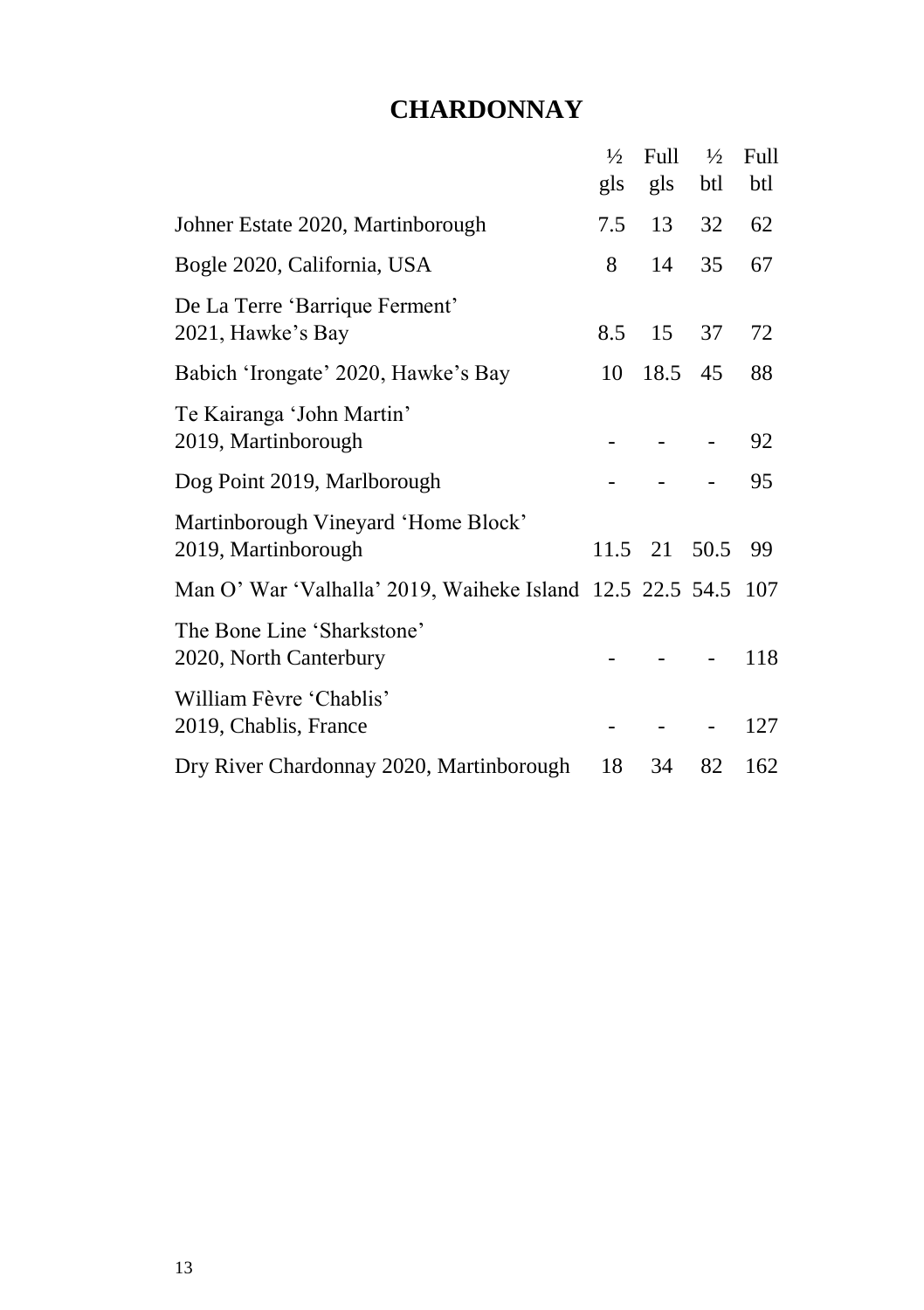# **ROSÉ**

|                                                     |    | $\frac{1}{2}$ Full $\frac{1}{2}$ Full |    |      |
|-----------------------------------------------------|----|---------------------------------------|----|------|
|                                                     |    | gls gls btl btl                       |    |      |
| Wairau River Pinot Noir Rosé<br>2021, Martinborough |    | 7 12 29.5 57                          |    |      |
| Nevis Bluff Pinot Noir Rosé<br>2020, Central Otago  | 8. | 14 35 67                              |    |      |
| Peregrine Pinot Noir Rosé 2021, Central Otago -     |    |                                       |    | 76.  |
| Maison Saint AIX Grenache, Syrah & Cinsault Rosé    |    |                                       |    |      |
| 2020, Provence, France                              | 10 | 18                                    | 44 | 85.5 |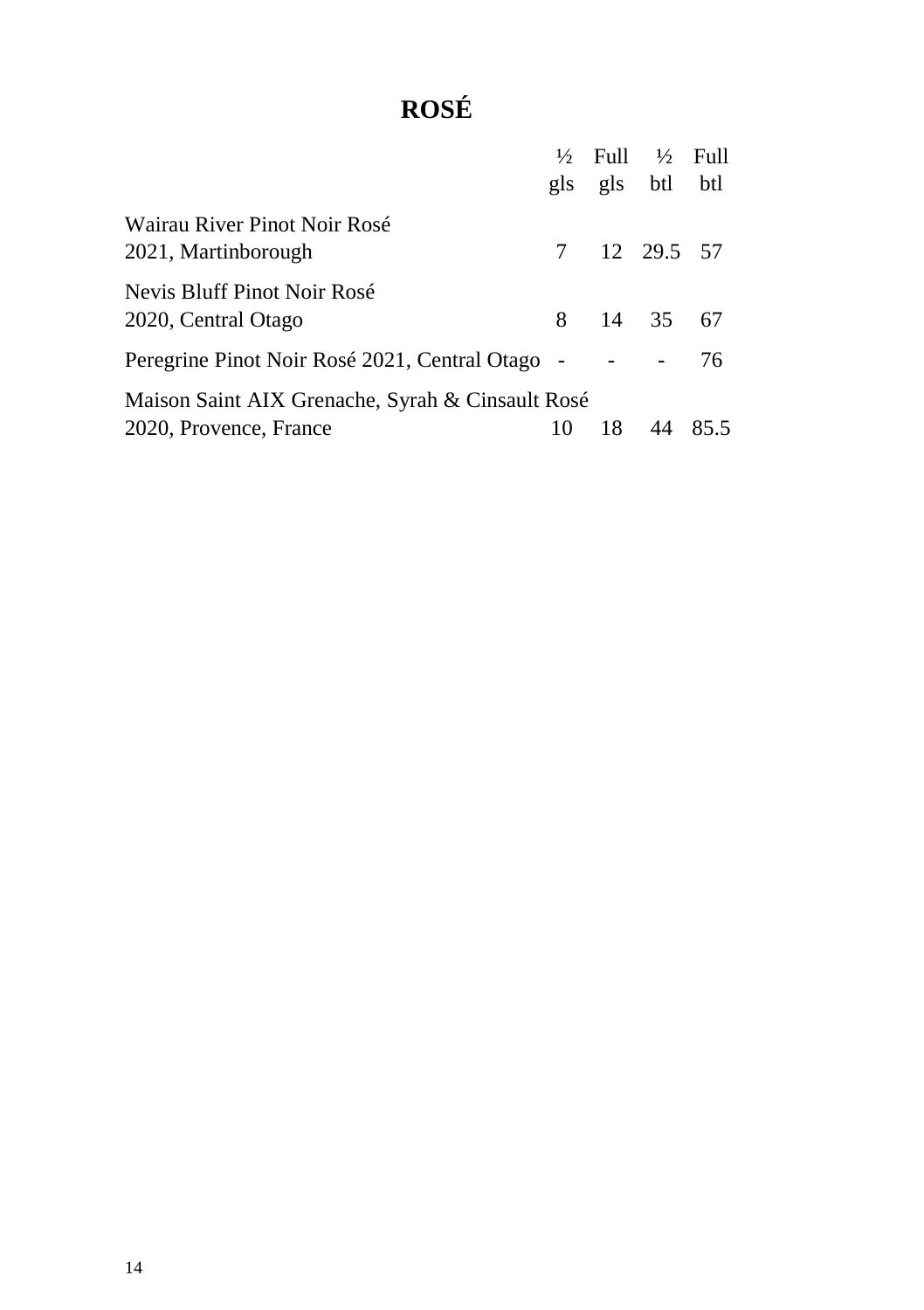### **PINOT NOIR**

|                                                            | $\frac{1}{2}$            | Full                         | $\frac{1}{2}$  | Full |
|------------------------------------------------------------|--------------------------|------------------------------|----------------|------|
|                                                            | gls                      | gls                          | btl            | btl  |
| Russian Jack 2018, Martinborough                           |                          |                              |                | 72   |
| Mt Difficulty 'Roaring Meg'<br>2020, Central Otago         | 9.5                      | 17                           | 41.5           | 84   |
| Nevis Bluff 2019, Central Otago                            |                          |                              |                | 92   |
| Maude 2019, Central Otago                                  |                          |                              |                | 94   |
| Wairau River 2019, Marlborough                             | -                        | $\qquad \qquad \blacksquare$ | -              | 101  |
| Peregrine 2019, Central Otago                              | 12                       |                              | 22 53.5 104.5  |      |
| Craggy Range 'Te Muna Road'<br>2018, Martinborough         | 12.5                     | 23                           | 55.5           | 109  |
| Te Muna Valley 'James'<br>2014, Martinborough              | 13                       | 24                           | 58             | 114  |
| The Bone Line 'Waimanu'<br>2018, North Canterbury          |                          |                              | $\overline{a}$ | 118  |
| Mt Difficulty 'Bannockburn'<br>2019, Central Otago         |                          |                              |                | 121  |
| Te Kairanga 'John Martin' 2018, Martinborough              |                          |                              |                | 124  |
| Amisfield 2019, Central Otago                              | $\overline{\phantom{0}}$ | $\overline{\phantom{0}}$     |                | 129  |
| William Grace 2019, Martinborough                          | 15.5                     | 29                           | 70             | 138  |
| Martinborough Vineyard 'Home Block'<br>2018, Martinborough |                          |                              |                | 169  |
| Dry River 2019, Martinborough                              | 22                       |                              | 42 100.5 199   |      |
| Ata Rangi 2018, Martinborough                              |                          |                              |                | 204  |
| Mt Difficulty 'Manson's Farm'<br>2016, Central Otago       |                          |                              |                | 276  |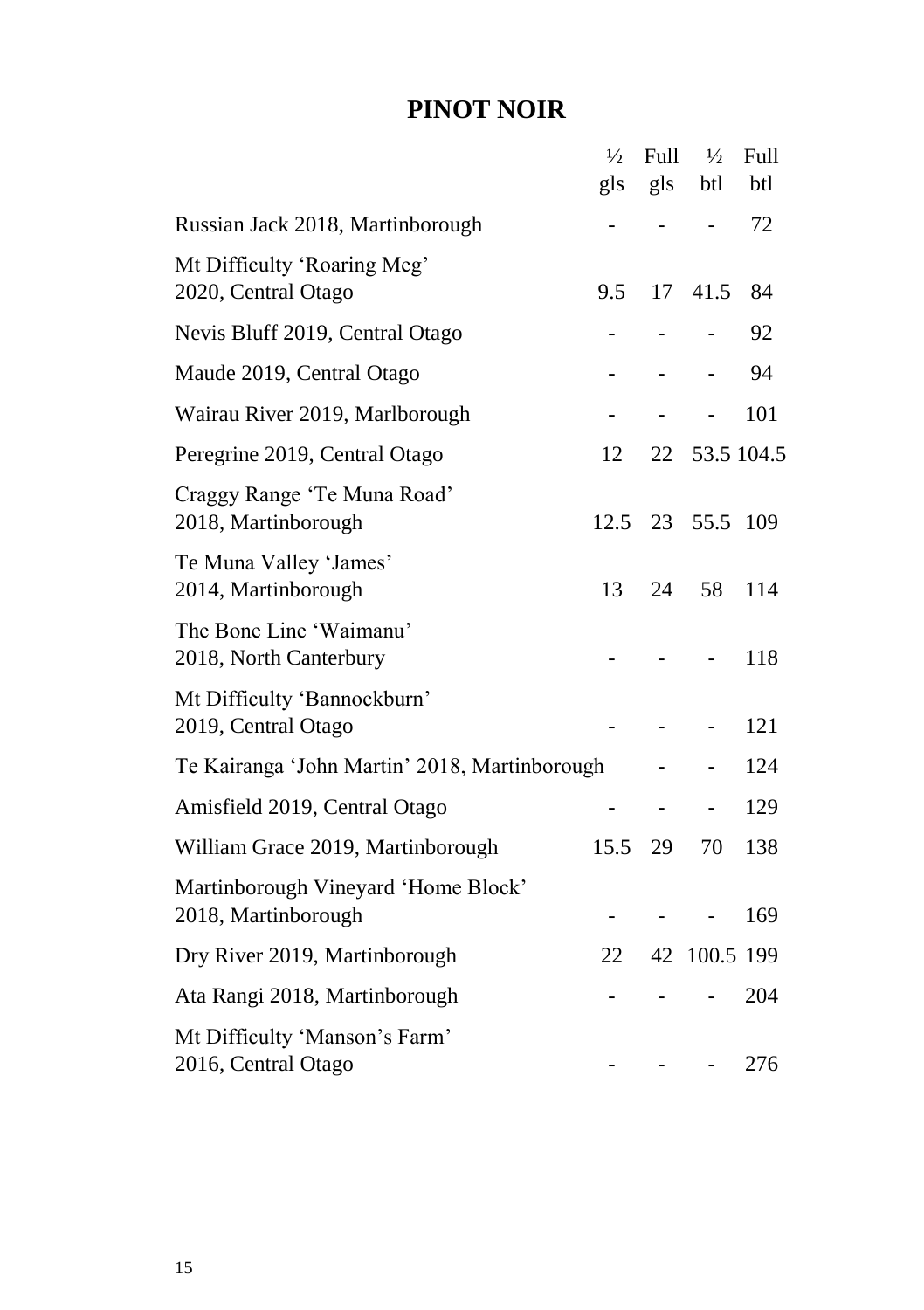# **AOTEAROA NZ SYRAH & AUSTRALIAN SHIRAZ**

|                                            | $\frac{1}{2}$ | Full | $\frac{1}{2}$ | Full |
|--------------------------------------------|---------------|------|---------------|------|
|                                            | gls           | gls  | btl           | btl  |
| Mr Riggs 'Truant'                          |               |      |               |      |
| 2018, McLaren Vale, Australia              | 7.5           | 13   | 32            | 62   |
| Johner Estate 2020, Gladstone              | 8.5           | 15   | 37            | 72   |
| Serafino 2018, McLaren Vale, Australia     |               |      |               | 68   |
| De La Terre 2018, Hawke's Bay              |               |      |               | 76   |
| Craggy Range 'Gimblett Gravels'            |               |      |               |      |
| 2020, Hawke's Bay                          | 10            | 18   | 44            | 85.5 |
| Yalumba 'Paradox' 2018, Barossa, Australia | 10.5          | 19   | 46            | 90   |
| Jim Barry 'McRae Wood'                     |               |      |               |      |
| 2018, Clare Valley, Australia              |               |      |               | 136  |
| Te Mata 'Bullnose' 2020, Hawke's Bay       | 19            | 36   | 86.5 171      |      |
| Dry River 'Lovat' 2017, Martinborough      |               |      |               | 181  |
| Man O' War 'Dreadnought'                   |               |      |               |      |
| 2018, Waiheke Island                       |               |      |               | 196  |
| Elderton 'Command'                         |               |      |               |      |
| 2010, Barossa Valley, Australia            |               |      |               | 273  |
| Trinity Hill 'Homage' 2018, Hawke's Bay    |               |      |               | 324  |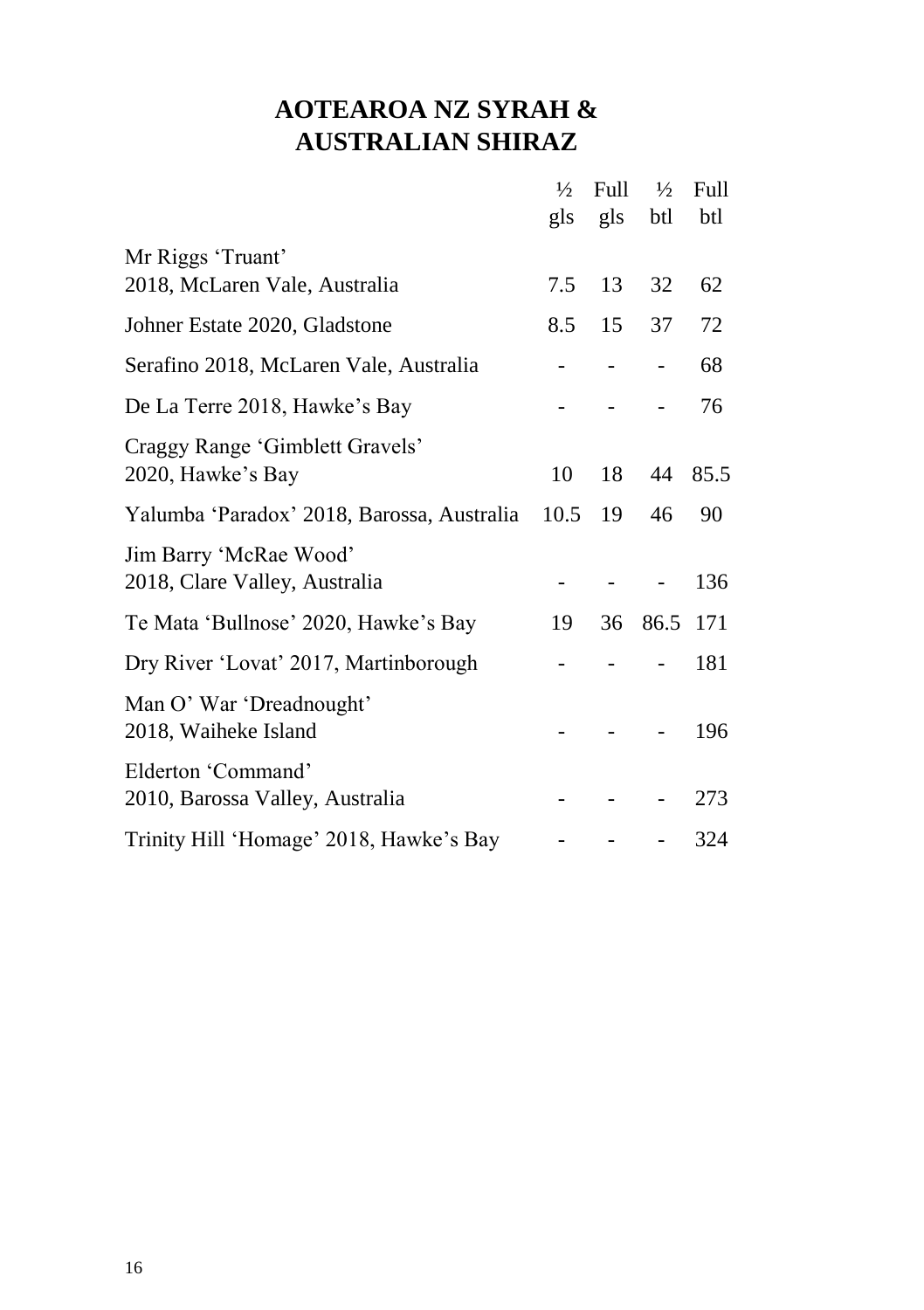# **CABERNET PREDOMINANT**

|                                                               | $\frac{1}{2}$ | Full    | $\frac{1}{2}$ | Full |
|---------------------------------------------------------------|---------------|---------|---------------|------|
|                                                               | gls           | gls     | btl           | btl  |
| Domaine Lafite 'Légende Bordeaux' Cabernet Sauvignon & Merlot |               |         |               |      |
| 2018, Bordeaux, France                                        | 8             | 14      | 35            | 67   |
| Jim Barry 'Cover Drive' Cabernet Sauvignon                    |               |         |               |      |
| 2018, Barossa Valley, Australia                               |               |         |               | 67   |
| Vasse Felix 'Filius' Cabernet Merlot                          |               |         |               | 68   |
| 2019, Margaret River, Australia                               |               |         |               |      |
| Mr Riggs 'Outpost' Cabernet Sauvignon                         |               |         |               |      |
| 2018, Coonawarra, Australia                                   |               |         |               | 72   |
| Man O War 'Island Blend' Cabernet Franc & Merlot              |               |         |               |      |
| 2019, Waiheke Island                                          | 9             | 16.5    | 40            | 78   |
| Elderton Estate Cabernet Sauvignon                            |               |         |               |      |
| 2018, Barossa Valley, Australia                               |               |         |               | 84   |
| Trinity Hill's Gimblett Gravels Range 'The Gimblett'          |               |         |               |      |
| Cabernet Sauvignon, Cabernet Franc & Tempranillo              |               |         |               |      |
| 2019, Hawke's Bay                                             | 11            | 19.5    | 47            | 92   |
| Te Mata 'Awatea' Cabernet Sauvignon & Cabernet Franc          |               |         |               |      |
| 2020, Hawke's Bay                                             |               | 12.5 23 | 55.5          | 109  |
| The Bone Line 'Iridium' Cabernet Franc & Merlot               |               |         |               |      |
| 2016, North Canterbury                                        |               |         |               | 118  |
| Man O' War 'Ironclad' Cabernet Franc & Merlot                 |               |         |               |      |
| 2018, Waiheke Island                                          |               |         |               | 126  |
| Yalumba 'Signature' Cabernet Sauvignon & Shiraz               |               |         |               |      |
| 2016, Coonawarra, Australia                                   |               |         |               | 134  |
| Rockford 'Rifle Range' Cabernet Sauvignon                     |               |         |               |      |
| 2017, Barossa Valley, Australia                               | 18            | 34      | 82            | 162  |
| Torres 'Mas La Plana' Cabernet Sauvignon                      |               |         |               |      |
| 2013, Penedès, Spain                                          |               |         |               | 238  |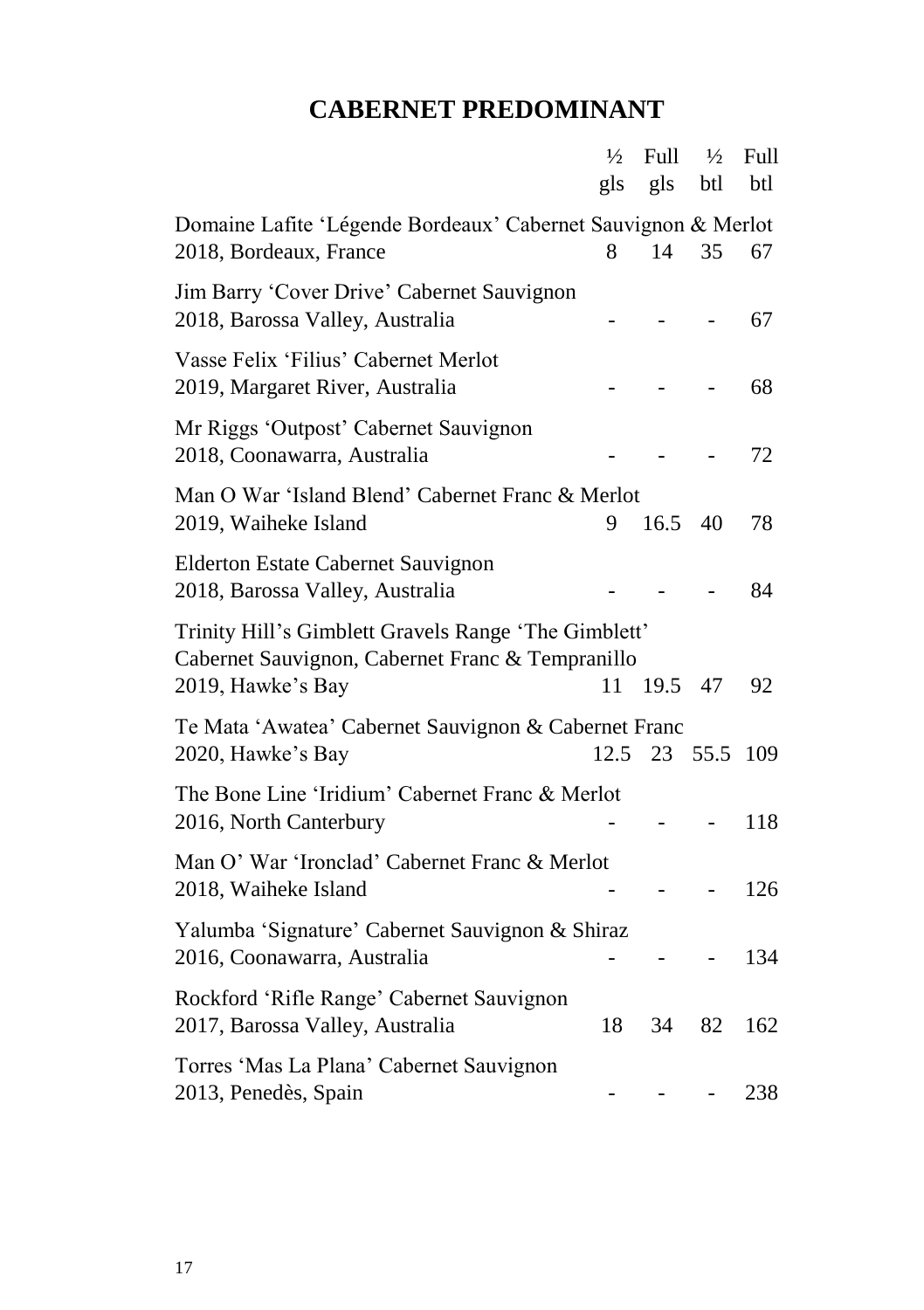## **MERLOT PREDOMINANT**

|                                                                  | $\frac{1}{2}$<br>gls | Full<br>gls btl | $\frac{1}{2}$ | Full<br>btl |
|------------------------------------------------------------------|----------------------|-----------------|---------------|-------------|
| Trinity Hill Merlot 2019, Hawke's Bay                            |                      |                 |               | 59          |
| Collaboration Wines 'Impression Red' Merlot & Cabernet Franc     |                      |                 |               |             |
| 2018, Hawke's Bay                                                |                      |                 |               | 72          |
| Johner Estate Merlot, Cabernet & Malbec                          |                      |                 |               |             |
| 2020, Wairarapa                                                  | 9                    | 16 39           |               | 76          |
| Pegasus Bay Merlot & Cabernet Sauvignon                          |                      |                 |               |             |
| 2018, North Canterbury                                           |                      |                 |               | 86          |
| Chateau La Chapelle Maillard Merlot, Cabernets Sauvignon & Franc |                      |                 |               |             |
| 2018, AOC Bordeaux, France                                       |                      | 10 18.5 45      |               | 88          |
| Ata Rangi 'Célèbre' Merlot, Syrah & Malbec                       |                      |                 |               |             |
| 2019, Hawke's Bay                                                |                      |                 |               | 122         |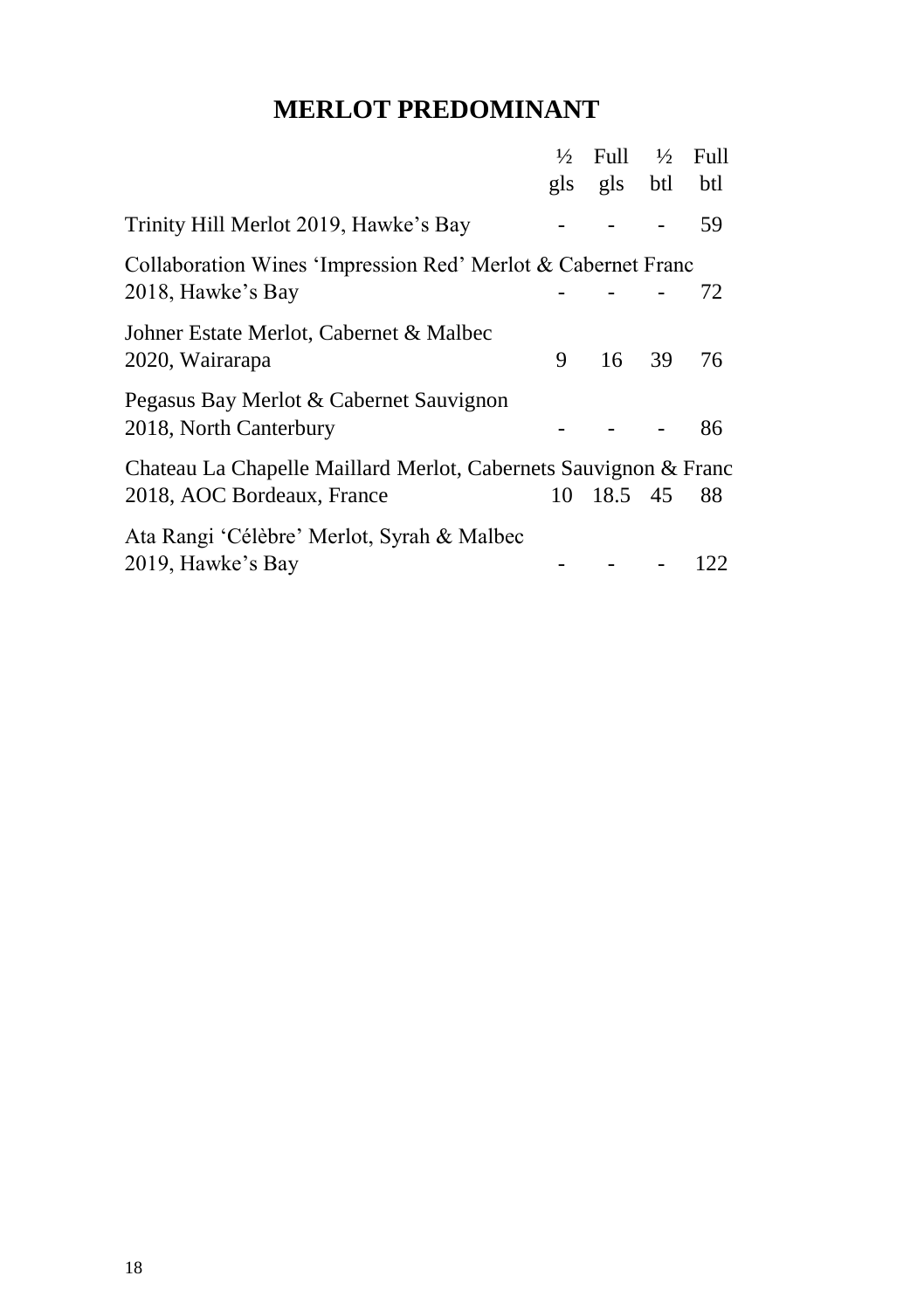# **CLASSIC REDS**

|                                                                           | $\frac{1}{2}$ | Full            | $\frac{1}{2}$ | Full |
|---------------------------------------------------------------------------|---------------|-----------------|---------------|------|
|                                                                           | gls           | gls             | btl           | btl  |
| Delas 'Saint Esprit' Shiraz & Grenache<br>2019, Côtes du Rhône, France    |               |                 |               | 56   |
| Marchesi Bassini 'Chianti Riserva' Sangiovese<br>2015, Puglia, Italy      |               |                 |               | 64   |
| Salento Rosso Passito Negroamaro & Malvasia Nera<br>2019, Puglia, Italy   |               |                 |               | 72   |
| Marques de Casa Concha Carménère,<br>2020 Cachapoal Valley, Chile         |               |                 |               | 72   |
| Altos Ibéricos 'Crianza' Tempranillo<br>2016, Rioja, Spain                | 9             | 16              | 39            | 76   |
| Trapiche 'Medalla' Malbec<br>2018, Mendoza, Argentina                     | 9.5           | 17 <sup>7</sup> | 41.5          | 81   |
| Bogle 'Old Vine' Zinfandel<br>2018, California, USA                       | 11.5          |                 | 21 50.5       | 99   |
| De La Terre Montepulciano<br>2018, Hawke's Bay                            |               |                 |               | 114  |
| Torres 'Salmos' Cariñena, Garnacha & Syrah<br>2016, Priorat, Spain        | 17            | 32              | 77            | 152  |
| Delas 'Haute Pierre' Grenache Shiraz<br>2018, Châteauneuf-du-Pape, France | 20.5          | 39              | 93.5 185      |      |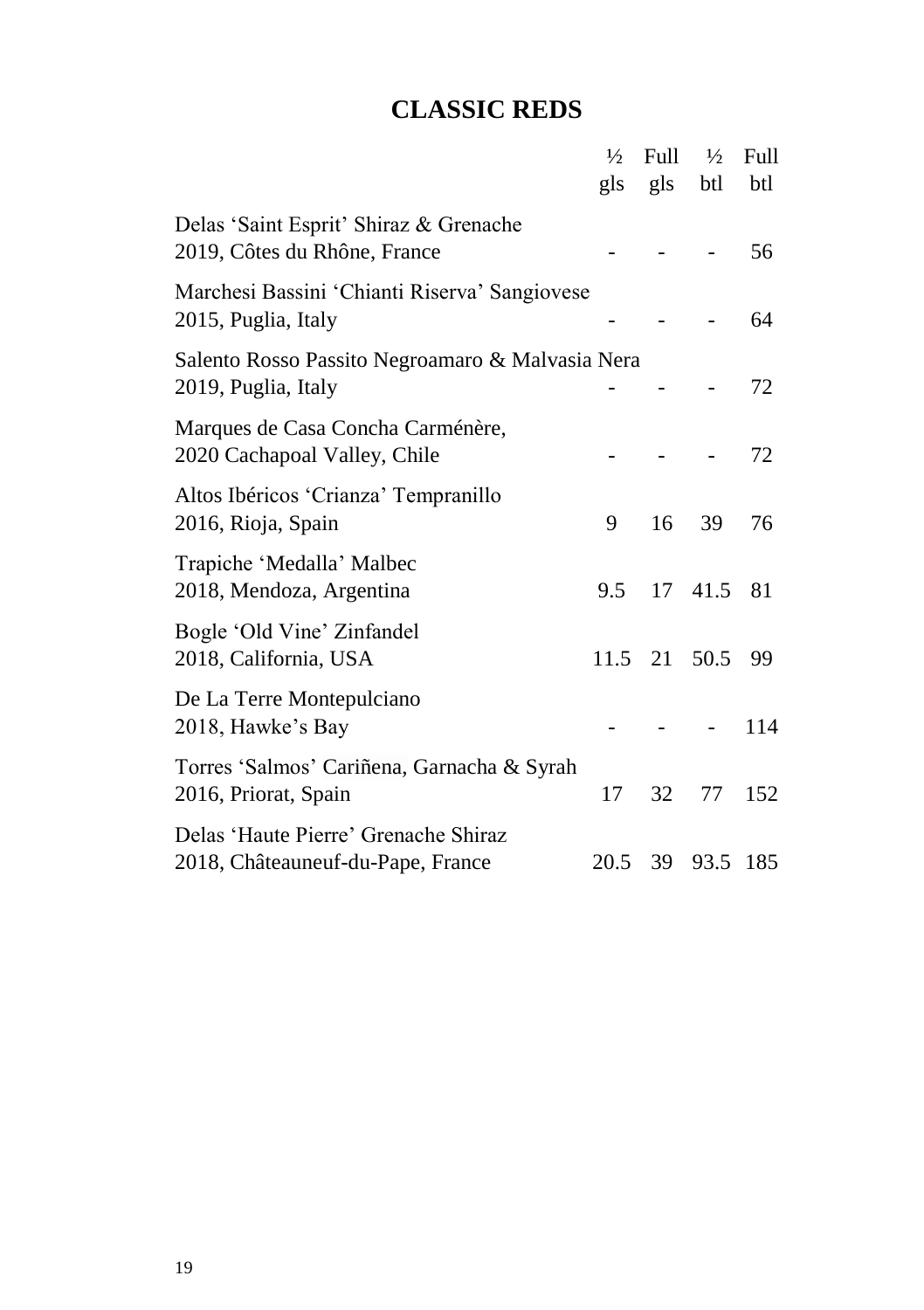## **DESSERT WINES**

#### *All dessert wines are served as a 75ml glass pour from a small 375ml bottle unless otherwise described*

|                                                                                  | Full Full<br>gls | btl   |
|----------------------------------------------------------------------------------|------------------|-------|
| The Ned Noble Sauvignon Blanc<br>2020, Marlborough                               | 14               | 67    |
| Yalumba 'FSW' Botrytis Viognier<br>2020, Wrattonbully, Australia                 |                  | 15 72 |
| M. Chapoutier Muscat de Beaumes de Venise<br>2018, Rhône Valley, France          | 16               | 76    |
| Nevis Bluff Noble Pinot Gris 2015, Central Otago                                 | 17               | 82    |
| Tokaji Oremus Late Harvest Hárslevelű & Zéta<br>2019, Tokaj, Hungary (500ml Btl) | 21               | 132   |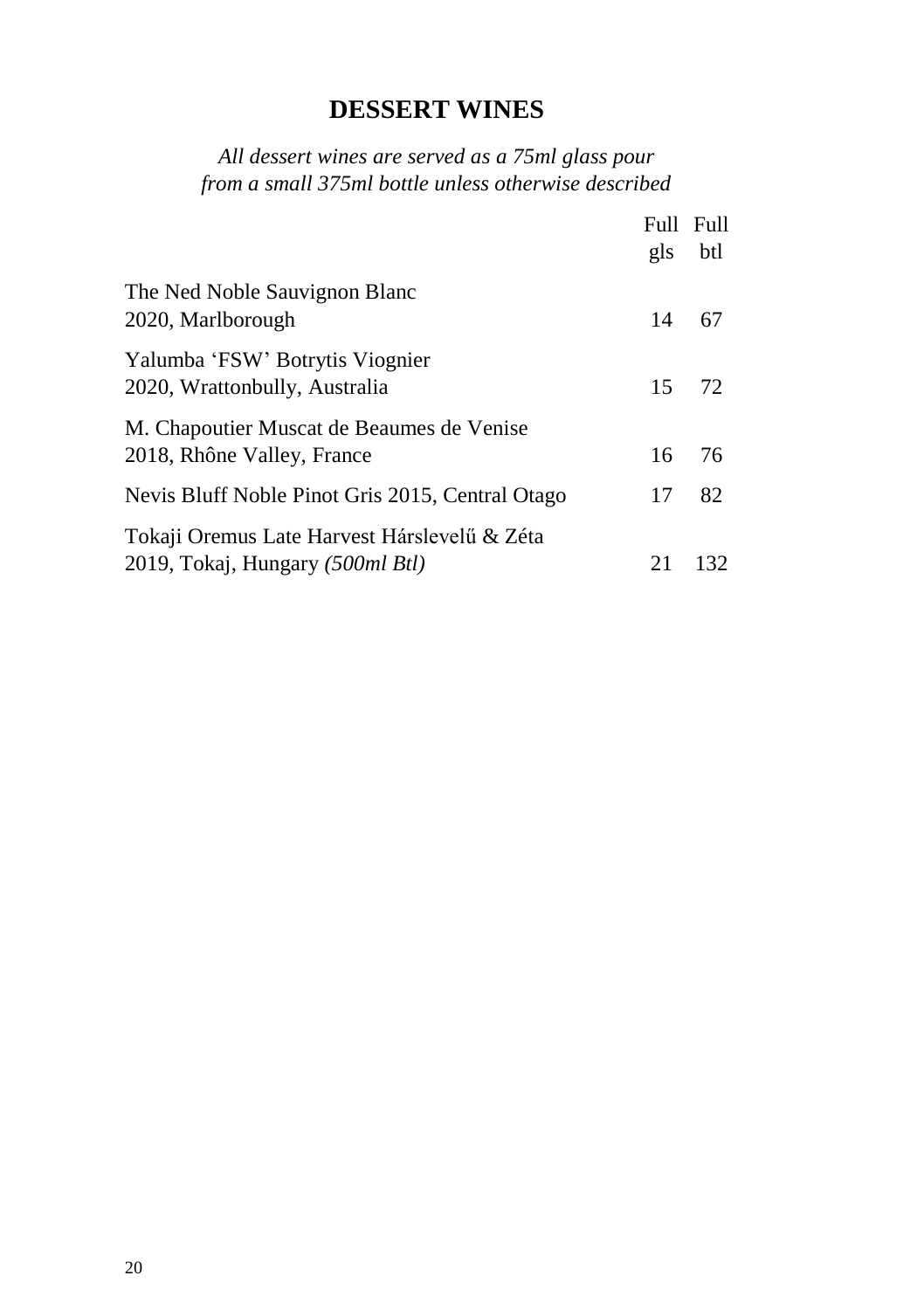#### **SHERRY**

*Sherries are served as a 75ml glass pour from a small 375ml bottle*

|                                                | Full Full |          |
|------------------------------------------------|-----------|----------|
|                                                | g S       | btl      |
| Gonzales Byass 'Tio Pepe' Fino NV, Spain 15%   |           | $14 - 1$ |
| Lusta 'San Emilio' Pedro Ximenez NV, Spain 17% | 17        | -82.     |

#### **PORT**

*Ports are served as a 75ml glass pour from a large 750ml bottle*

|                                                  | Full Full |     |
|--------------------------------------------------|-----------|-----|
|                                                  | g S       | btl |
| Graham's Late Bottled Vintage 2015, Portugal 20% | 14        | 129 |
| Graham's 10 Year Tawny NV, Portugal 20%          | 18.       |     |
| Graham's 20 Year Tawny NV, Portugal 20%          | 36.       |     |

#### **BRANDY & COGNAC**

*Brandies and cognacs are served as a 30ml pour whether neat, on ice, or with your mixer of choice*

| De Valcourt VSOP Brandy, France 37%           | 14 |
|-----------------------------------------------|----|
| Jean-Luc Pasquet 'L'Organic' 7yrs, France 40% | 16 |
| Delord Bas-Armagnac VSOP 5yrs, France 40%     | 17 |

#### **PISCO**

*Pisco is a South American brandy served as a 30ml pour whether neat, on ice, or with your mixer of choice*

| Barsol Pisco Puro 'Quebranta' Ica Valley, Peru 41.3%  | 13 |
|-------------------------------------------------------|----|
| Tres Erres 'Moai' Reservado, Elique Valley, Chile 40% | 17 |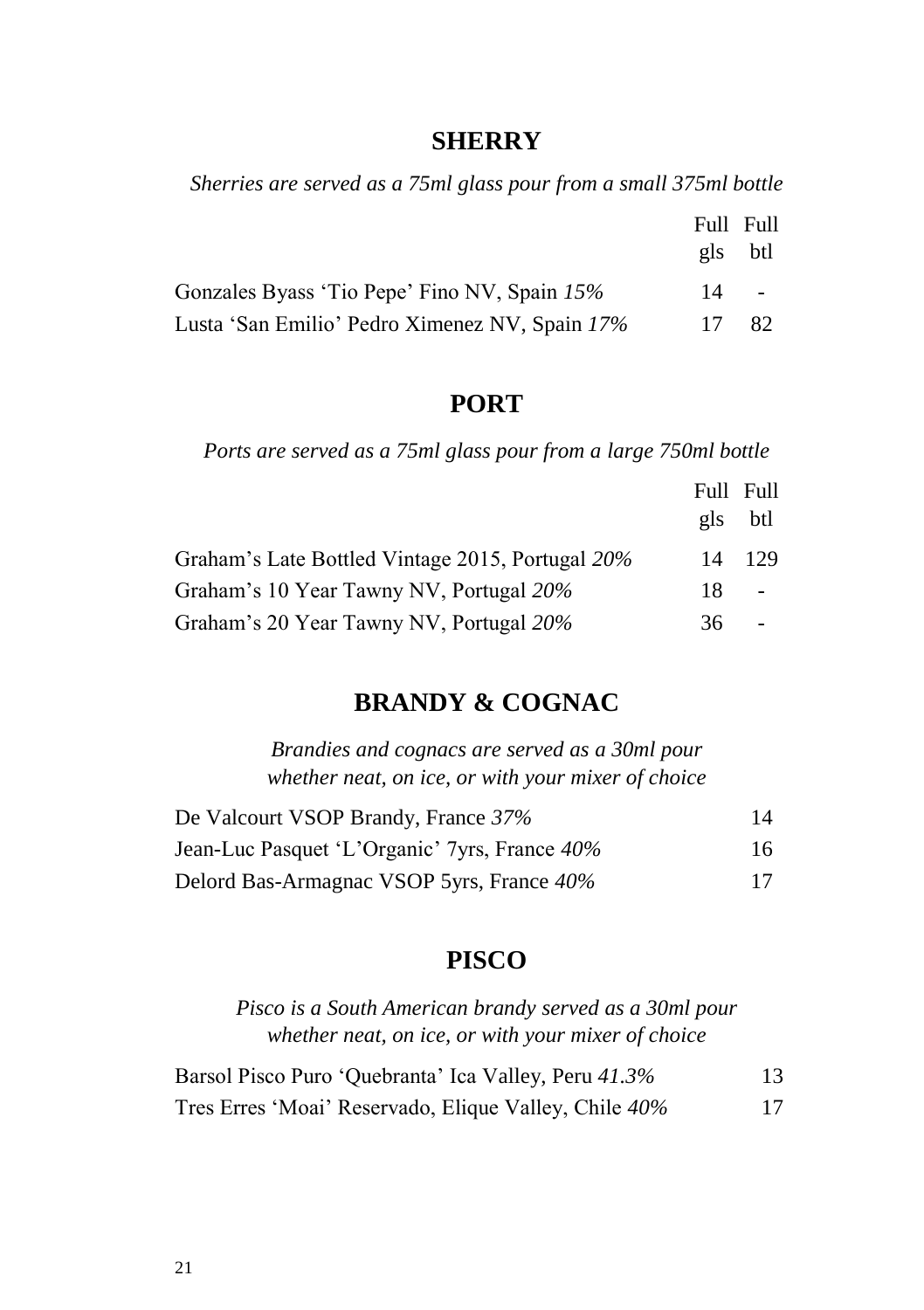# **CORAVIN PREMIUM WINES**

The 'Coravin Wine Preservation Opener' uses a medical-grade needle and a proprietary capsule of argon gas to pour a bottle of wine through the cork, the cork is never removed. This helps prevent oxidation and increases the longevity of the wine thereby allowing premium wines

to be served by the glass.

|                                                                              | $\frac{1}{2}$<br>gls | Full<br>gls | $\frac{1}{2}$<br>btl | Full<br>btl |
|------------------------------------------------------------------------------|----------------------|-------------|----------------------|-------------|
| William Grace Pinot Noir<br>2019, Martinborough                              | 15.5 29              |             | 70                   | 138         |
| Torres 'Salmos' Cariñena, Garnacha & Syrah<br>2016, Priorat, Spain           | 17                   | 32          | 77                   | 152         |
| Rockford 'Rifle Range' Cabernet Sauvignon<br>2017, Barossa Valley, Australia | 18                   | 34          | 82                   | 162         |
| Dry River Chardonnay 2020, Martinborough                                     | 18                   | 34          | 82                   | 162         |
| Te Mata 'Bullnose' Syrah<br>2020, Hawke's Bay                                | 19                   |             | 36 86.5 171          |             |
| Delas 'Haut Pierre' Grenache Shiraz<br>2018, Châteauneuf-du-Pape, France     |                      |             | 20.5 39 93.5 185     |             |
| Dry River Pinot Noir 2019, Martinborough                                     | 22                   |             | 42 100.5 199         |             |